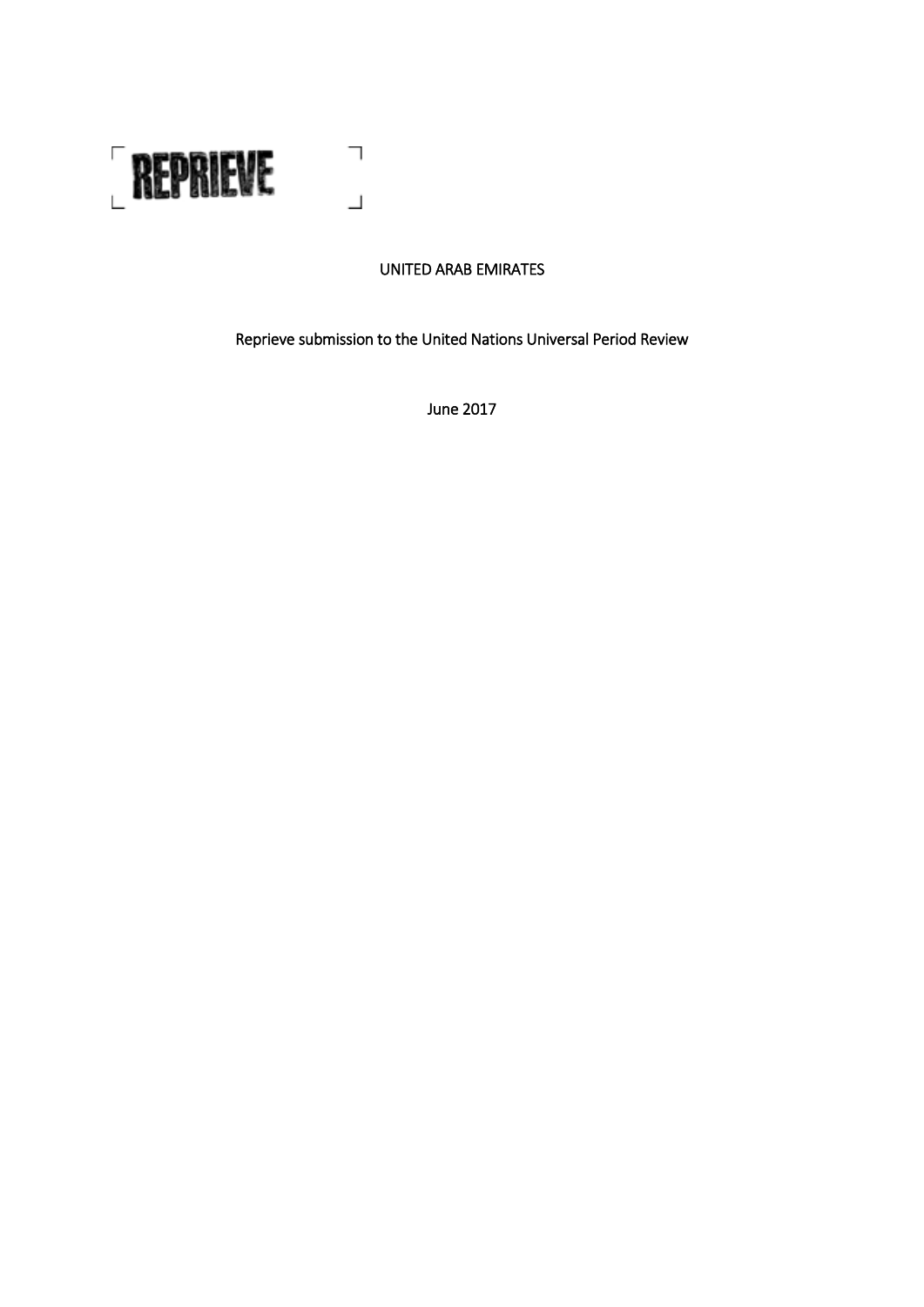| <b>CONTENTS</b>                                                                                                                                                                    |  |
|------------------------------------------------------------------------------------------------------------------------------------------------------------------------------------|--|
|                                                                                                                                                                                    |  |
|                                                                                                                                                                                    |  |
|                                                                                                                                                                                    |  |
|                                                                                                                                                                                    |  |
|                                                                                                                                                                                    |  |
|                                                                                                                                                                                    |  |
|                                                                                                                                                                                    |  |
|                                                                                                                                                                                    |  |
|                                                                                                                                                                                    |  |
|                                                                                                                                                                                    |  |
|                                                                                                                                                                                    |  |
|                                                                                                                                                                                    |  |
|                                                                                                                                                                                    |  |
| APPENDIX A - Capital Offences under Federal Law No. 7 of 2014 on Combatting Terrorism                                                                                              |  |
| APPENDIX B - Mandatory life imprisonment offences under the Penal Code now carrying the<br>death penalty if carried out with "terrorist intent" from Federal Law No. 3 of 1987  15 |  |
| APPENDIX C - Drug offences that carry the death penalty and selected amended articles in<br>Federal Law No. 14 On the Control of Narcotics and Psychotropic Substances Issued on   |  |
| APPENDIX 4: Selected review of medical investigation carried out in the course of torture                                                                                          |  |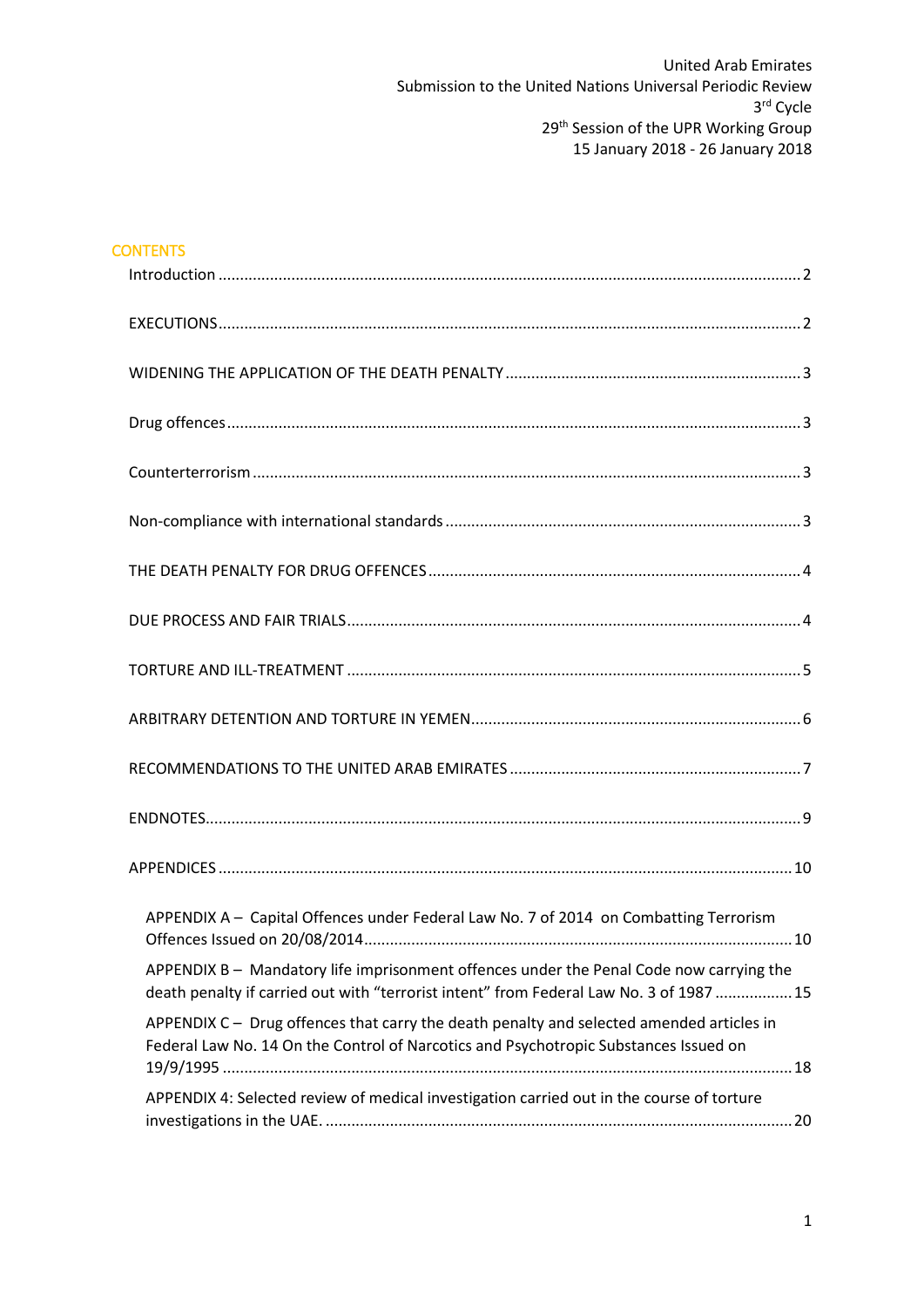#### <span id="page-2-0"></span>Introduction

In this submission, Reprieve provides an overview of developments in the application death penalty in the United Arab Emirates (UAE) since the last Universal Periodic Review.<sup>1</sup> The UAE undertook a program of legislative reform aimed at strengthening the enjoyment of human rights and compliance with international obligations. While several of these reforms are welcome, many have a negative impact on the application of the death penalty.

Notably, these reforms do not address the recommendations accepted by the UAE during the previous review period. Of concern is the widening of the application of the death penalty, the rise in executions, and the failure to establish a viable, independent body tasked with investigating allegations of torture and ill-treatment. There are also serious concerns about the allegations that the UAE is operating numerous "secret" detention facilities in Yemen in which individuals are arbitrarily detained and subject to torture and ill-treatment.

Although the UAE welcomed former United Nations Special Rapporteur on the Independence of Judges and Lawyers Gabriela Knaul, many of the serious concerns impacting human rights in the UAE remain unaddressed. 2

#### <span id="page-2-1"></span>**EXECUTIONS**

The UAE has not complied with the accepted recommendation on establishing a moratorium on executions with a view to abolishing death penalty. Since the previous review period, the UAE has carried out two executions.

On 21 January 2014, the UAE executed Sri Lankan national and migrant worker, Ravindra Krishna Pillai, for the premeditated murder of an Emirati national, amid concerns that his trial did not meet international minimum standards for fairness, including denial of access to lawyer and a failure by the courts to examine the defence of self-defence.<sup>3</sup>

On 13 July 2015, the UAE executed Emirati national Ala Badr Abdullah al-Hashimi just two weeks after the State Security Chamber of the Federal Court issued the death sentence. Ms al-Hashimi was convicted and sentenced to death for the murder of a teacher. At the time, the SCC did not have an appellate procedure. It is further reported that Ms al-Hashimi was not provided with an opportunity to seek clemency. 4

Dubai is set to carry out the first execution in six years after the Dubai High Court confirmed the death sentence of Jordanian national Nidal Ali in February 2017.

Reprieve is concerned that the UAE has carried out executions in violation of the right to life for failing to adhere to international standards requiring retentionist states to only apply the death penalty for the most serious crimes, following stringent adherence to fair trial and due process rights.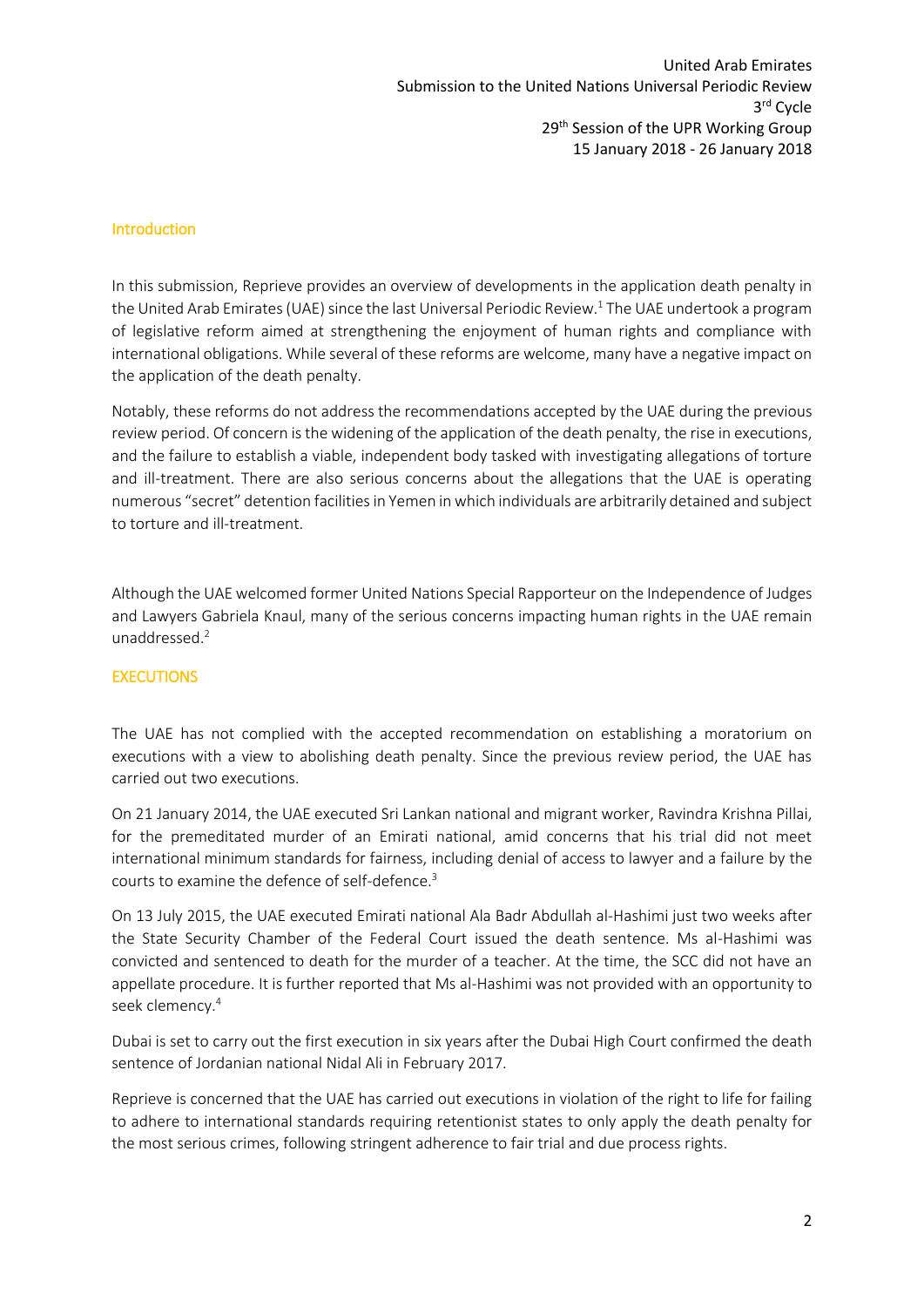## <span id="page-3-0"></span>WIDENING THE APPLICATION OF THE DEATH PENALTY

The UAE has not complied with the recommendation to reduce the number of crimes where the death penalty can be imposed. Between 2014 and 2016, the UAE enacted legislation that widens the application of the death penalty, including non-lethal offences.

#### <span id="page-3-1"></span>*Drug offences*

The UAE retains the death penalty for non-violent drug offences under Federal Law No.14 on the Control of Narcotic and Psychotropic Substances of 1995. In 2016, Amendment No.8 of 2016 to the law created a new offence that carries the death penalty. Article 45(3) makes it an offence punishable by death to place a narcotic or psychotropic substance in another's food unknowingly, resulting in their death.

#### <span id="page-3-2"></span>*Counterterrorism*

In August 2014, Federal Law No.7 on Combating Terrorism Acts of 2014 came into force creating several new offences that carry the death penalty, of which 11 are non-violent offences; 16 are violent but nonlethal offences; and five are offences with lethal consequences. The law also allows for the death penalty to be handed down for offences proscribed in the UAE's Penal Code when committed with "terrorist intent."

Article 1 broadly defines acts of terrorism and terrorist purposes, in contravention of international standards. Article 14 makes it an offence punishable by death to "to undermine the stability, safety, unity, sovereignty, or security of the State" or "to undermine national unity or social peace."<sup>5</sup>

Other offences punishable by death for non-violent offences include, *inter alia*, associating with a proscribed terrorist organisation, attempting to commit a terrorism offence, abetting the commission of a terrorism offence and establishing a terrorist organisation.

#### <span id="page-3-3"></span>*Non-compliance with international standards*

To comply with international standards, retentionist states must ensure that the death penalty is only applied for crimes that meet the "most serious crimes" threshold, which is established as having lethal consequences. Therefore, the newly created offences under Law No.7 and Law No.14 that make it an offence punishable by death for non-violent offences runs counter to international norms, rendering any death sentence issued for the offence unlawful.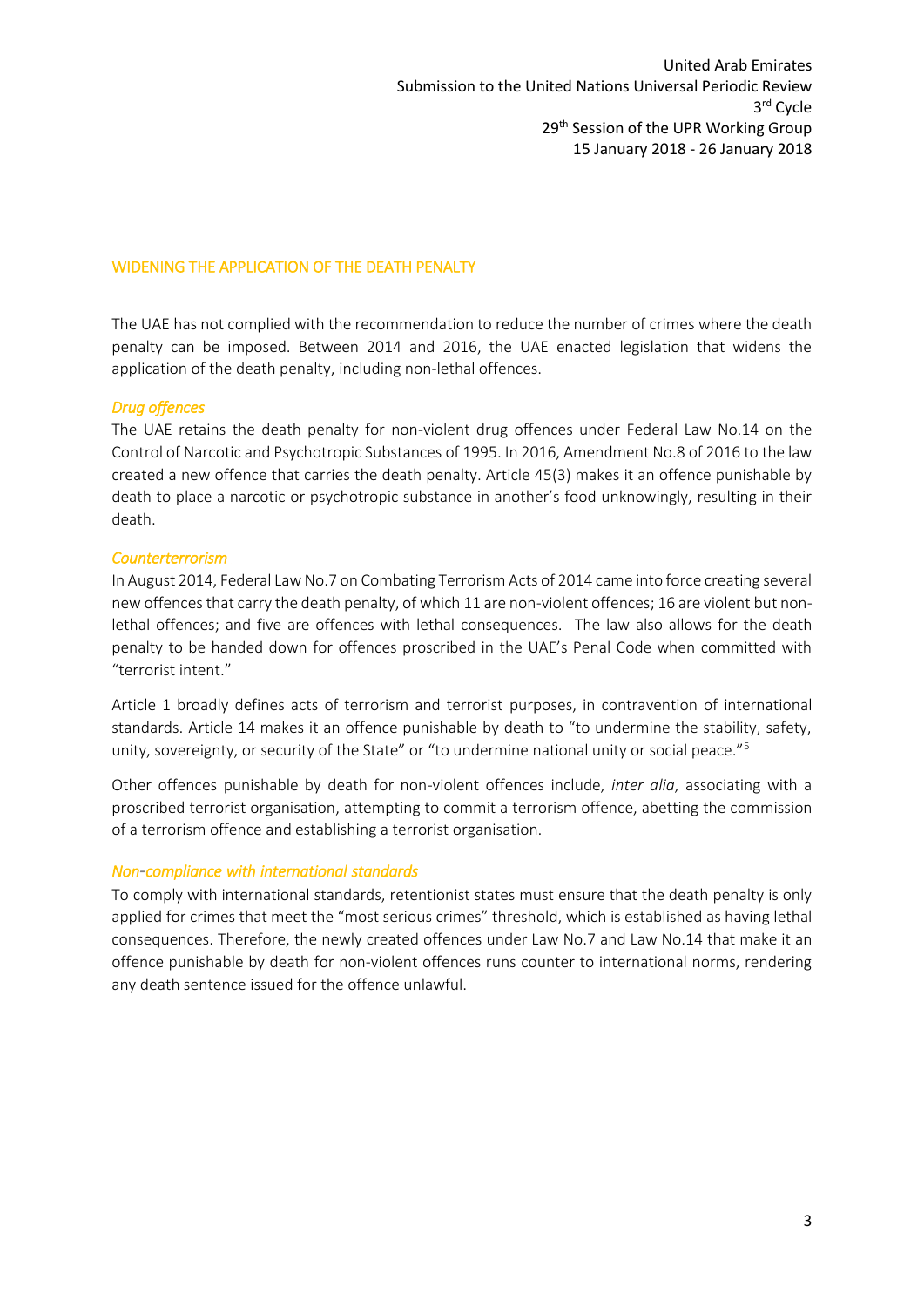#### <span id="page-4-0"></span>THE DEATH PENALTY FOR DRUG OFFENCES

The UAE has a legal obligation arising out of the Arab Charter on Human Rights to limit the application of the death penalty for only the "most serious crimes." The UAE is also party to international counternarcotics treaties that support the internationally agreed upon principle that drug offences do not fall within the category of "most serious crimes."

Since 2014, at least 86 capital trials for non-lethal drug offences have gone through the local criminal courts. Articles 48 and 49 of Federal Law No.14 on the Control of Psychotropic and Narcotic Substances of 1995 provides that a defendant may receive the death penalty carrying out an offence proscribed by the Law with the intent to trade or traffic or promote several scheduled substances, or upon recidivism. The law is broadly defined and there are no sentencing guidelines available to assist judges, leading to serious discrepancies in the application of the law.<sup>6</sup>

In October 2016, Law No.14 of 1995 was amended by Law No.8 of 2016. Article 65 (3) gave the Federal Court in Abu Dhabi exclusive jurisdiction to hear cases where the defendant faces the death penalty for drug offences under Article 48 and 49.

The amendment has caused considerable procedural delays in dealing with drug related death penalty cases. Shortly after coming into force, Prosecutors across the UAE were directed to amend their charging practices in line with the amendment. However, no guidelines were put in place for the transfer of cases to the federal system.<sup>7</sup>

Since October 2016, the Prosecution services have been transferring pre-trial detainees facing the death penalty for drug offences from various emirates to Abu Dhabi, where the federal court is. This is resulting in excessive pre-trial detention while prisoners wait for their case to be transferred to the federal jurisdiction. In some instances, cases have been transferred from the local court to the federal court mid-trial, without clarity on whether their case would proceed to sentencing at a federal level or whether their case would be reheard.

There are concerns that the courts will now face considerable backlog in disposing of these capital trials, impacting the defendants' right to be tried without undue delay.

Significantly, the amendments have not been published on the UAE Government's Legislation Portal, preventing the public from accessing key legislation that would enable a better understanding of the new procedure.

#### <span id="page-4-1"></span>DUE PROCESS AND FAIR TRIALS

The UAE has partially complied with the endorsed recommendation to provide expeditious due process for all those accused of crimes. In October 2016, amendments to the Code of Criminal Procedure created a three-tiered appeals process within the State Security Chamber of the Federal Court providing defendants with further avenues of appeal similar to the criminal courts.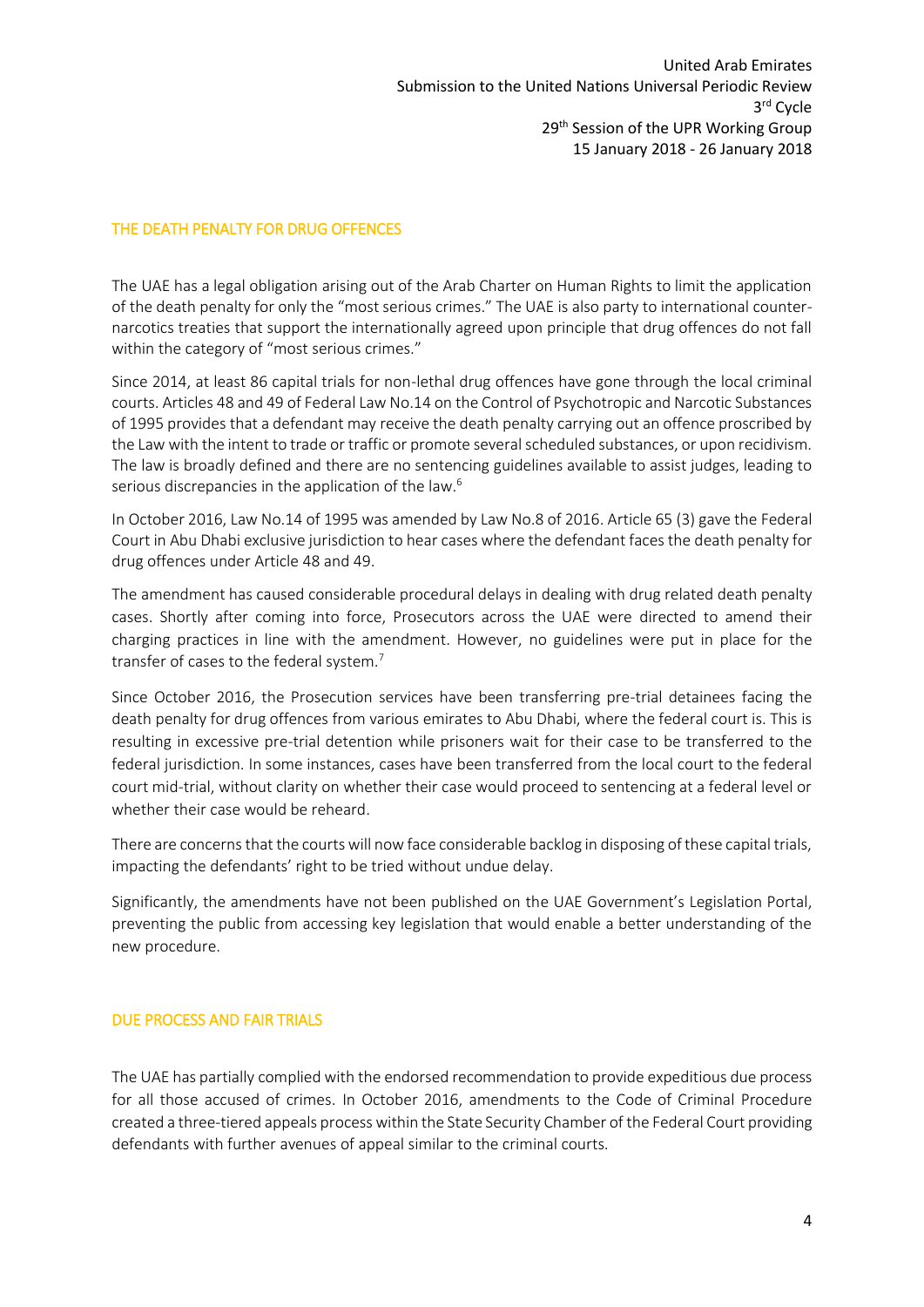However, during her visit to the UAE, Special Rapporteur Knaul expressed serious concern that she received credible information that detainees were denied access to lawyers, were subjected to arbitrary arrest, with investigations and proceedings lacking transparency.<sup>8</sup>

Reprieve has documented numerous capital trials where due process and fair trials rights have not been strictly adhered to. Failure to do so in cases involving the death penalty has serious ramifications and will render any death sentence unlawful, and any execution in violation of the right to life.

Since the last review period, Reprieve compiled statistics of a survey of 124 prisoners in detention in the UAE, many of whom faced the death penalty for drug offences. <sup>9</sup> The results support the special rapporteur's concerns regarding adherence to due process and fair trial rights in the UAE:

- Over 75% said they had been physically abused at some time after their arrest
- All but five (96%) were subjected to questioning by police without ever having seen a lawyer
- 95% were interviewed by prosecutors without a lawyer present.
- 85% of prisoners said they were forced to sign documents in a language they didn't understand.
- Of the 78 prisoners who were later able to have these documents translated, 91% said that the documents did not accurately represent what they had said.

Reprieve is particularly concerned with access to court-appointed lawyers and the provision of legal aid in the UAE in capital trials. Of the 95 prisoners who said they could speak with a lawyer, 82 said that they believed they had probably been appointed lawyers by the government. In an overwhelming number of these cases prisoners explained that although they had been informed that a lawyer had been appointed, they never met any such lawyer.<sup>10</sup> In other instances, proceedings have been repeatedly stalled or delayed because the courts have been unable to find lawyers prepared. In other cases, court appointed lawyers have withdrawn.

## <span id="page-5-0"></span>TORTURE AND ILL-TREATMENT

The UAE has not complied with the accepted recommendation to continue intensifying efforts to combat all cases of torture and other cruel, inhuman or degrading treatment, and launch the National Verification Mechanism, and bring cases promptly before the courts.

Special Rapporteur Knaul noted that she received credible information that over the past few years, more than 200 complaints relating to torture and/or ill-treatment had been presented before judges and/or prosecutors, but that those complaints had not been received or registered, and consequently not been considered in judicial proceedings. $11$ 

Reprieve notes that despite an intensive programme of legislative reform undertaken since the last review, the UAE has made no progress in strengthening current legislation to conform to its international obligations arising out of the Convention Against Torture (CAT). Reprieve is particularly concerned with the use of torture by Emirati police to obtain confessions later relied upon at trial to secure death sentences.

The UAE has adopted a piecemeal approach to its compliance with the Convention Against Torture in its domestic legislation. While the right to be free from torture is enshrined in the Constitution, and the Code of Criminal Procedure provides that State agents will face jail time for committing acts of torture,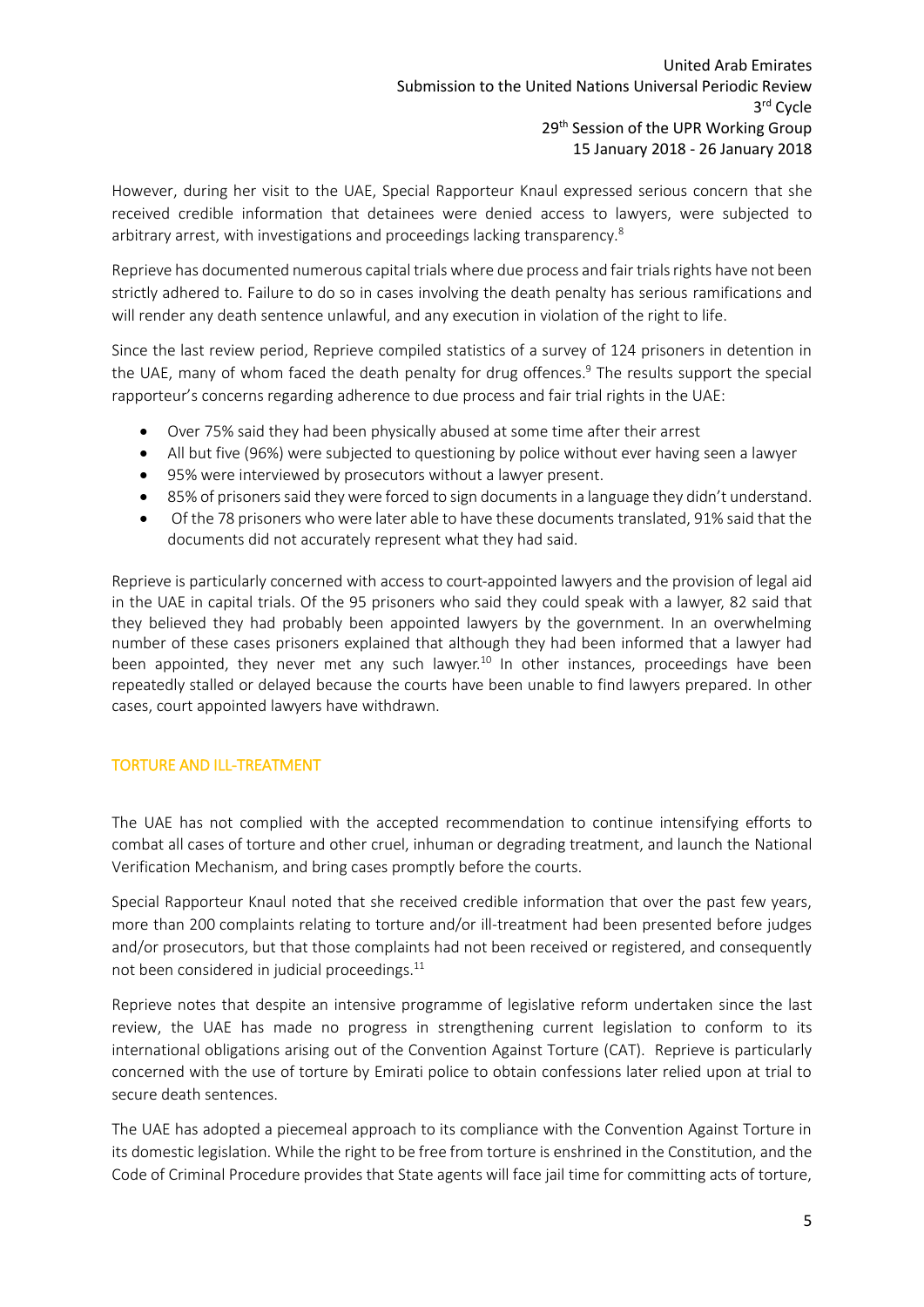there are still several shortcomings in the UAE's legislation. This has a direct impact on the way torture investigations are conducted, as well as accountability, and the rights of victims to seek redress.

There is no separate act that deals exclusively with torture and ill-treatment. The UAE has not incorporated the Convention's definition of torture in its domestic legislation nor has it defined acts of physical or psychological torture. Further, there are no clearly defined sanctions against perpetrators of torture.

The UAE has not established a complaints mechanism or a National Verification Mechanism that deals exclusively with allegations of torture and mistreatment, nor has it established an independent body that has the competency and expertise to initiate such investigations. Currently, local prosecutors are tasked with investigating allegations of torture or ill-treatment. However, in several instances documented by Reprieve, the same prosecutor responsible for bringing criminal charges against the victim has investigated complaints against arresting officers in the case.

There are also no federal guidelines for conducting investigations into torture in compliance with CAT's ancillary procedural obligations arising out of the Istanbul Protocol.<sup>12</sup> There are no guidelines in place for medical forensic professionals, prosecutors, judges, law enforcement and prison officers. Forensic and medical reports of sufficient quality require standardized medico - legal evaluation report forms in accordance with Istanbul Protocol guidelines. They include standardized screening formats and formats for full Istanbul Protocol evaluations. Forensic experts must have unrestricted access to relevant evidence, including crime scenes, material evidence, witnesses and relevant documents, including interrogation logs and medical records. None of these are provided for in the UAE at present. Of the medical examinations reviewed by Reprieve into allegations of torture in the UAE, none complied with the Istanbul Protocol.<sup>13</sup>

The result is that there is no clear way to determine the true extent of the use of torture and illtreatment in the UAE. There are no publicly available statistics on the number of complaints lodged against State agents for acts of torture, the number of investigations carried out, nor the number of criminal proceedings initiated against perpetrators.

#### <span id="page-6-0"></span>ARBITRARY DETENTION AND TORTURE IN YEMEN

Reprieve is concerned by recent reports from credible sources implicating the UAE in the operation of a number of "secret" detention centres across Yemen.<sup>14</sup> There are also very serious allegations about the torture and ill treatment of individuals arbitrarily detained in such centres. The UAE has also been implicated in the alleged rendition of individuals from Yemen to Eritrea.

The arbitrary detention of individuals without charge or trial is a clear violation of the UAE's obligations under Article 14 of the Arab Charter of Human Rights. The prohibition against arbitrary detention is also a universally binding norm of customary international law and will never be necessary or proportionate.<sup>15</sup> The UN Working Group on Arbitrary Detention has also stated that secret and incommunicado detention constitute "the most heinous violation of the right to liberty".<sup>16</sup> As a result, to the extent that such secret detention facilities exist and are operated under the effective control of the UAE, the UAE is in clear breach of its obligations under both treaty and customary international law.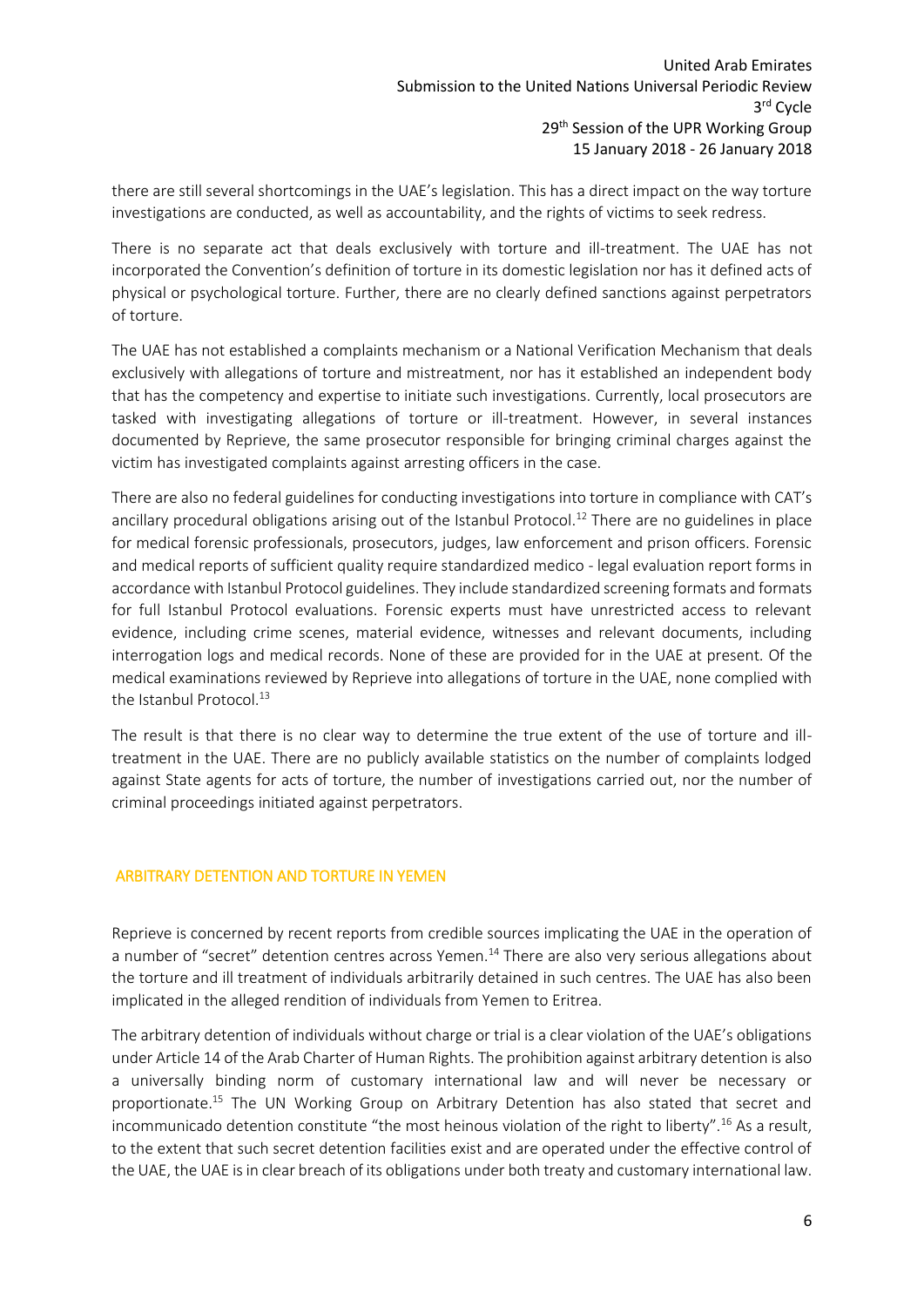#### United Arab Emirates Submission to the United Nations Universal Periodic Review 3 rd Cycle 29<sup>th</sup> Session of the UPR Working Group 15 January 2018 - 26 January 2018

There are also numerous reports of individuals detained in these "secret" detention centres being subject to torture and CIDT. As discussed above, not only is the application of torture or CIDT a clear violation of the Convention Against Torture and a *ius cogens* norm, the failure to investigate such allegations and establish an independent mechanism for torture constitutes a standalone violation of the Convention Against Torture.

Finally, we encourage the UAE to fully investigate allegations that it has been complicit in rendering individuals from detention centres Yemen to its base in Eritrea. The Committee Against Torture has on numerous occasions emphasised the absolute prohibition under Article 3 of the Convention; the UAE is under an obligation to investigate allegations of rendition where there is credible evidence that its agents were complicit in transferring individuals to a place where they face a real risk of torture. If individuals were transferred to its base in Eritrea, then the responsibility of the UAE is engaged and the duty to investigate triggered.

## <span id="page-7-0"></span>RECOMMENDATIONS TO THE UNITED ARAB EMIRATES

Regarding the death penalty

- Ratify the International Covenant on Civil and Political Rights (ICCPR)
- Immediately impose a moratorium on death sentences and executions with a view of abolishing the death penalty
- Establish a commission tasked with the review of all death sentences and to review legislation that retains the death penalty offences that do not meet the "most serious crimes" threshold, including Law No.14 on Narcotics and Law No.7 of 2014 on combatting terrorism. Further, the committee should make their findings public.
- Conduct investigations into the executions carried out since 2014 and make the findings public.
- Issue public figures on the number of persons currently on death row in the UAE

## Regarding torture and ill-treatment

- Ratify the Optional Protocol to the Convention Against Torture (OP-CAT)
- Enact separate legislation that
- Enact federal guidelines on the investigation of torture and ill-treatment in line with international minimum standards;
- Take viable steps toward establishing an independent complaints mechanism to investigate allegations of torture and ill-treatment;
- Extend an invitation to the Special Rapporteur on Torture
- Strengthen the judiciary to initiate torture investigations ex-officio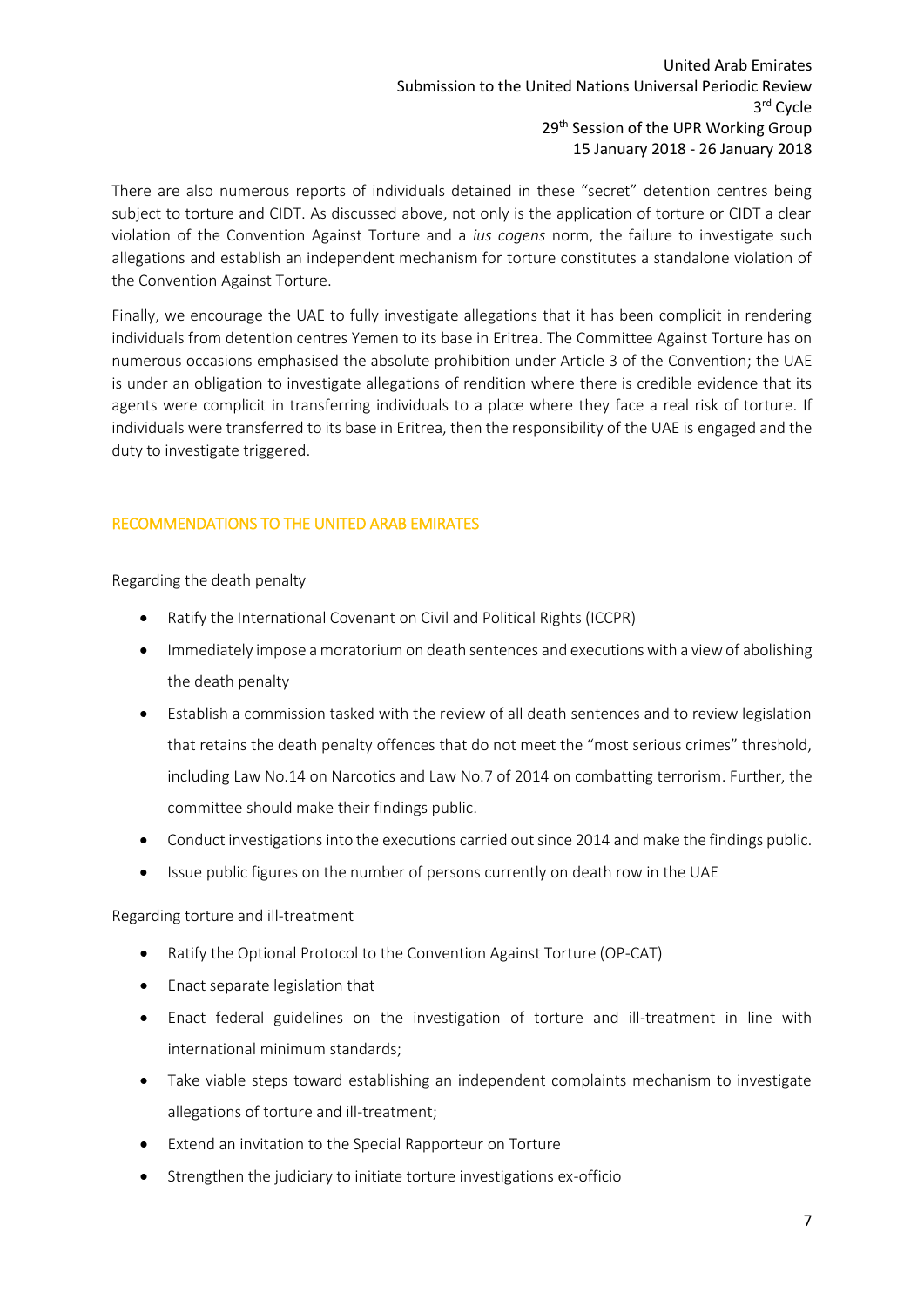- Issue public figures on:
	- o The number of complaints submitted against public officials alleged to have committed acts of torture and ill-treatment;
	- o The number of prosecutions and subsequent convictions of public officials alleged to have committed acts of torture and ill-treatment.
	- o Make public any findings related to the investigation of torture and ill-treatment.

Regarding due process and fair trials

- Ratify the International Covenant on Civil and Political Rights (ICCPR)
- Implement the recommendations made by the UN Special Rapporteur on the Independence of Judges and Lawyers
- Extend an invitation to the Special Rapporteur on Human Rights and Counterterrorism
- Conduct a review of current legislation to ensure compliance with international human rights standards and the principle of legality.
- Take concrete steps to ensure all legislation is readily accessible to the public, including in translation.

Regarding arbitrary detention and torture in Yemen

- Ratify the International Covenant on Civil and Political Rights (ICCPR)
- Immediately grant independent monitors access to all detention centers in Yemen and unhindered access to all prisoners and allow them to carry out unannounced inspection visits to all detention facilities
- Issue public figures on:
	- o the number of detention centres under the effective control of the United Arab Emirates in Yemen;
	- o the number of individuals detained under the effective control of the United Arab Emirates in Yemen;
	- o the number of individuals detained under the effective control of the United Arab Emirates in Eritrea;
	- o the number of individuals transported by the United Arab Emirates to Eritrea.
- Commission a full, independent investigation into allegations of arbitrary detention, and torture in Yemen and rendition to Eritrea.
- Publish the results of such investigation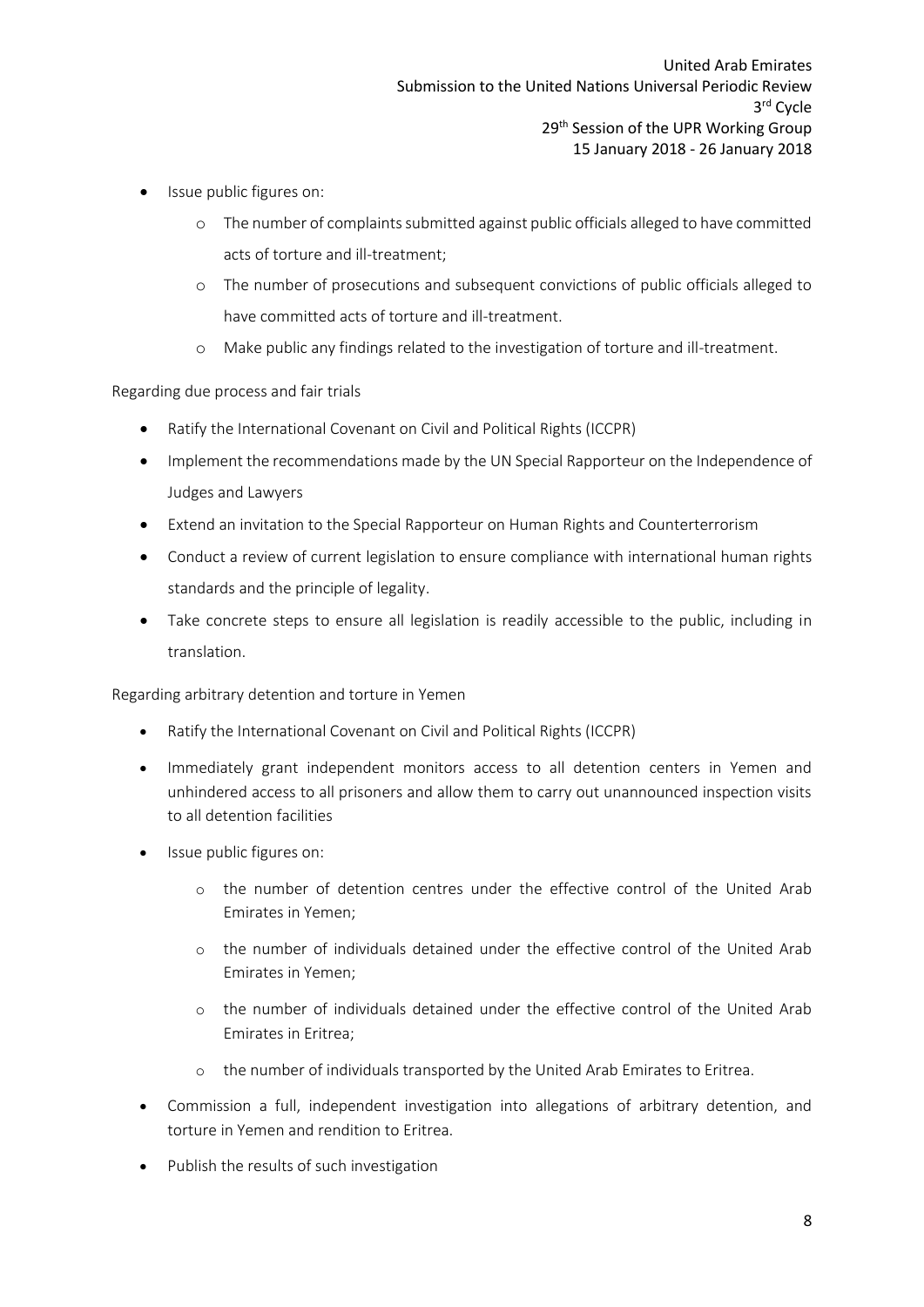Ensure that all individuals implicated in torture, CIDT and other abuses are subject to appropriate disciplinary and criminal sanctions, in line with the Convention Against Torture.

## <span id="page-9-0"></span>ENDNOTES

**.** 

<sup>3</sup> https://spdb.ohchr.org/hrdb/25th/public - UA\_UAE\_09.01.14(1.2014).pdf

8 Supra note, 2.

 $10$  Ibid.

<sup>11</sup> Supra note, 2.

<sup>13</sup> See Annex

<sup>14</sup> Human [Rights Watch, Yemen: UAE backs abusive local forces, 22 June 2017.](https://www.hrw.org/news/2017/06/22/yemen-uae-backs-abusive-local-forces)

 $1$  Reprieve is a legal services charity based in London which provides assistance to persons facing the death penalty around the world.

<sup>&</sup>lt;sup>2</sup> UNHRC, 'Report of the Special Rapporteur on the independence of judges and lawyers, Gabriela Knaul: Mission to the United Arab Emirates,' (2015), A/HRC/29/26/Add.2.

<sup>4</sup> <http://www.thenational.ae/uae/courts/death-sentence-for-reem-island-killer>

<sup>&</sup>lt;sup>5</sup> See Annex; Rights groups have condemned the law for its propensity to be applied against perceived political opponents.

<sup>6</sup> See Annex.

<sup>&</sup>lt;sup>7</sup> This confirms former Special Rapporteur Knaul's concerns that the UAE's legal system and legislation was not clearly accessible to citizens, creating legal uncertainty.

<sup>9</sup> For further information, please see Reprieve's report: Systematic Torture: Statistics from Dubai Central Jail, available at [http://www.reprieve.org.uk/wp-content/uploads/2015/03/2013\\_10\\_28\\_INT-UAE-Torture-Report](http://www.reprieve.org.uk/wp-content/uploads/2015/03/2013_10_28_INT-UAE-Torture-Report-final.pdf)[final.pdf](http://www.reprieve.org.uk/wp-content/uploads/2015/03/2013_10_28_INT-UAE-Torture-Report-final.pdf)

<sup>&</sup>lt;sup>12</sup> Istanbul Protocol Manual on the Effective Investigation and Documentation of Torture and Other Cruel, Inhuman or Degrading Treatment or Punishment.

<sup>&</sup>lt;sup>15</sup> Report of the Working Group on Arbitrary Detention (A/HRC/22/44), Part III, Deliberation No. 9. <sup>16</sup> *Id.*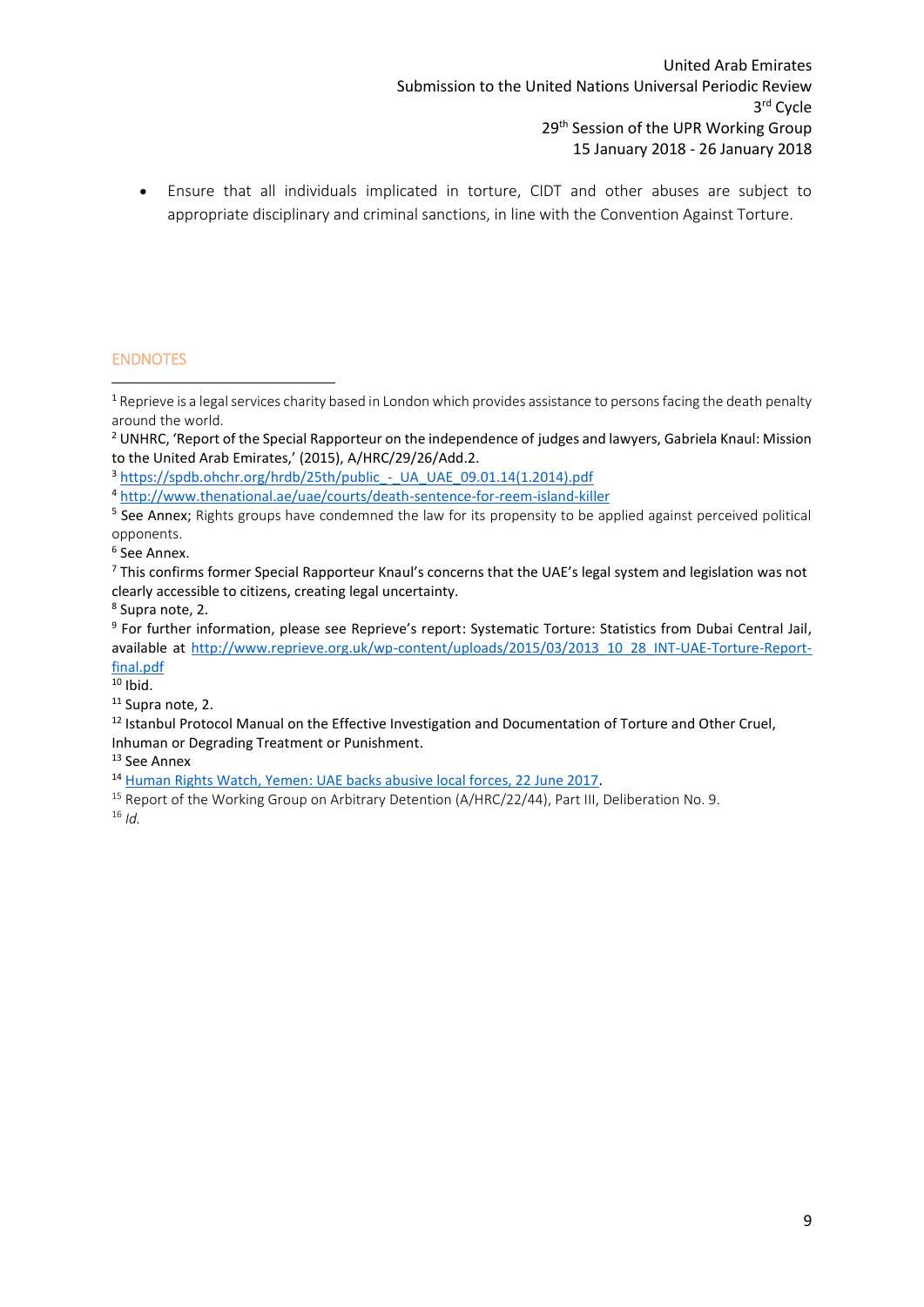#### <span id="page-10-0"></span>APPENDICES

<span id="page-10-1"></span>APPENDIX A – Capital Offences under Federal Law No. 7 of 2014 on Combatting Terrorism Offences Issued on 20/08/2014

#### By the numbers:

11 non-violent offenses can be punished with the death penalty.<sup>1</sup> 16 violent but non-lethal offenses can be punished with the death penalty.<sup>2</sup> 5 lethal offenses may be punished with the death penalty.<sup>3</sup> Lethal: (5 total)

# Chapter 1 Definitions

## Article 1

In implementation of the provisions of the present Law, the following terms and expression shall have the meanings assigned thereto, unless the context requires otherwise:

Terrorism Offence: Every criminal action or inaction criminalised under the present Law and every action or inaction constituting a felony or misdemeanor referred to in any other law, if committed for terrorist purpose

Terrorist Purpose: The offender's intention to commit a criminal action or inaction in order to cause the occurrence of a direct or indirect terrorist result or whenever the offender is aware that the action or inaction is intended to cause the occurrence of a terrorist result

## Article 5

- 1. Life imprisonment shall be imposed on whoever kidnaps, for a terrorist purpose, any of the air, land or sea means of transport.
- 2. Capital punishment or life imprisonment shall be imposed should the act mentioned in the preceding clause result in injuring a person or should the offender resist the public authorities with force or violence upon the performance of their duty to recover the mean of transport.

3. Capital punishment shall be imposed should the offender's act result in the person's death.

#### Article 6

- 1. Life imprisonment shall be imposed on whoever deliberately destroys, damages or endangers any of the air, land or sea means of transport or the air, land or sea navigation facilities, or impedes the services therein for a terrorist purpose.
- 2. Capital punishment or life imprisonment shall be imposed should the act mentioned in the preceding clause result in wounding or injuring any person.
- 3. Capital punishment shall be imposed should the offender's act result in a person's death.
- 4. The offender shall be subject to a fine equal to double the value of the properties or objects destroyed thereby.

#### Article 7

**.** 

<sup>1</sup> 13(4); 14; 18; 19; 20; 21(1); 22(2); 24(1); 27(2)\*; 31(3); 32(1) (\* indicates mandatory death penalty).

<sup>2</sup> 5(1); 6(1); 7(3); 8; 9\*; 13(2)(a-i); 17(4); 17(5); 37(3) (16 total).

 $3\ 5(3)^{*}; 6(3); 13(3)^{*}; 16(3)^{*}; 23.$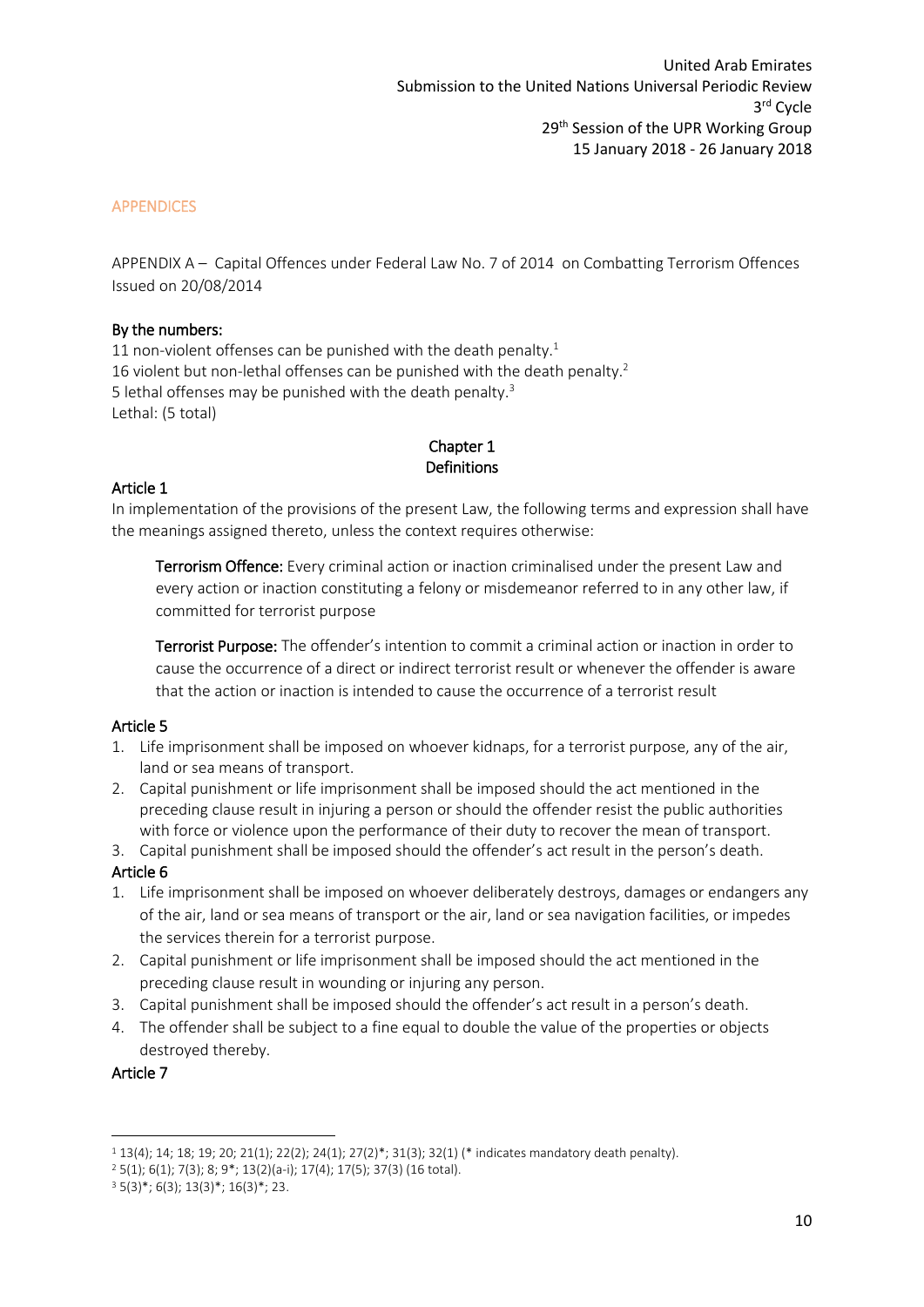- 1. Life imprisonment shall be imposed on whoever manufactures, collects, prepares, supplies, imports, exports, enters to or exists from the State, acquires, possesses or disposes of nonconventional weapons or transfer or attempts to transfer such weapons by post or any means of transport for a terrorist purpose.
- 2. Life imprisonment shall be imposed on whoever embezzles or steals non-conventional weapons or obtains such weapons by the use of force, threat of force, or by any methods of deception, fraud or extortion, for a terrorist purpose.
- 3. Capital punishment or life imprisonment shall be imposed on whoever attempts to use nonconventional weapons. Capital punishment shall be imposed should the offended use[] such weapons for a terrorist purpose.

## Article 8

Capital punishment or life imprisonment shall be imposed on whoever uses a nuclear, chemical or biological reactor or damages such reactor in a manner intended to emit the radiations, radioactive activity, toxins, toxic chemicals, pathological bio-agents or organism for a terrorist purposes.

## Article 9

Capital punishment shall be imposed on whoever attempts to commit or commits any aggression against the safety of the President of the State, his deputy or any of the members of the Federal Supreme Council, their heir apparents, deputies or family members, or deliberately endangers their life or freedom for a terrorist purpose.

#### Article 13

- 1. Life imprisonment or temporary imprisonment for 7 years at least shall be imposed on whoever kidnaps, arrests, detains or imprisons a person as a hostage or deprives him from his freedom by any means for a terrorist purpose.
- 2. Capital punishment or life imprisonment shall be imposed in the following cases:
	- a. Should the act be committed by claiming public status or pretending performance or assignment of a public service, or by claiming false capacity.
	- b. Should the act be committed by deception or by the use of force or threat to kill or to cause serious harm or acts of physical or psychological torture.
	- c. Should the act be committed by two or more persons or by an armed person.
	- d. Should kidnapping, arrest, detention, or deprivation of freedom last for a period exceeding 24 hours.
	- e. Should the victim be a female.
	- f. Should the victim be a minor, insane, mentally deranged or disabled.
	- g. Should the act be committed against a public officer when performing his job or due to it.
	- h. Should the offender resist public officers when freeing a hostage.
	- i. Should the act result in wounding or injuring a person.
- 3. Capital punishment shall be imposed should the act result in the death of a person.
- 4. The penalty to which the original offender is sentenced shall be imposed on whoever knowingly hides a kidnapped person.

#### Article 14

Capital punishment or life imprisonment shall be imposed on whoever commits an action or inaction intended for threatening the State's stability, safety, unity, sovereignty or security, which contradicts the basic principles underlying the governance system of the State, or with the purpose of making a coup and taking over the power, illegally invalidating the provisions of the Constitution or preventing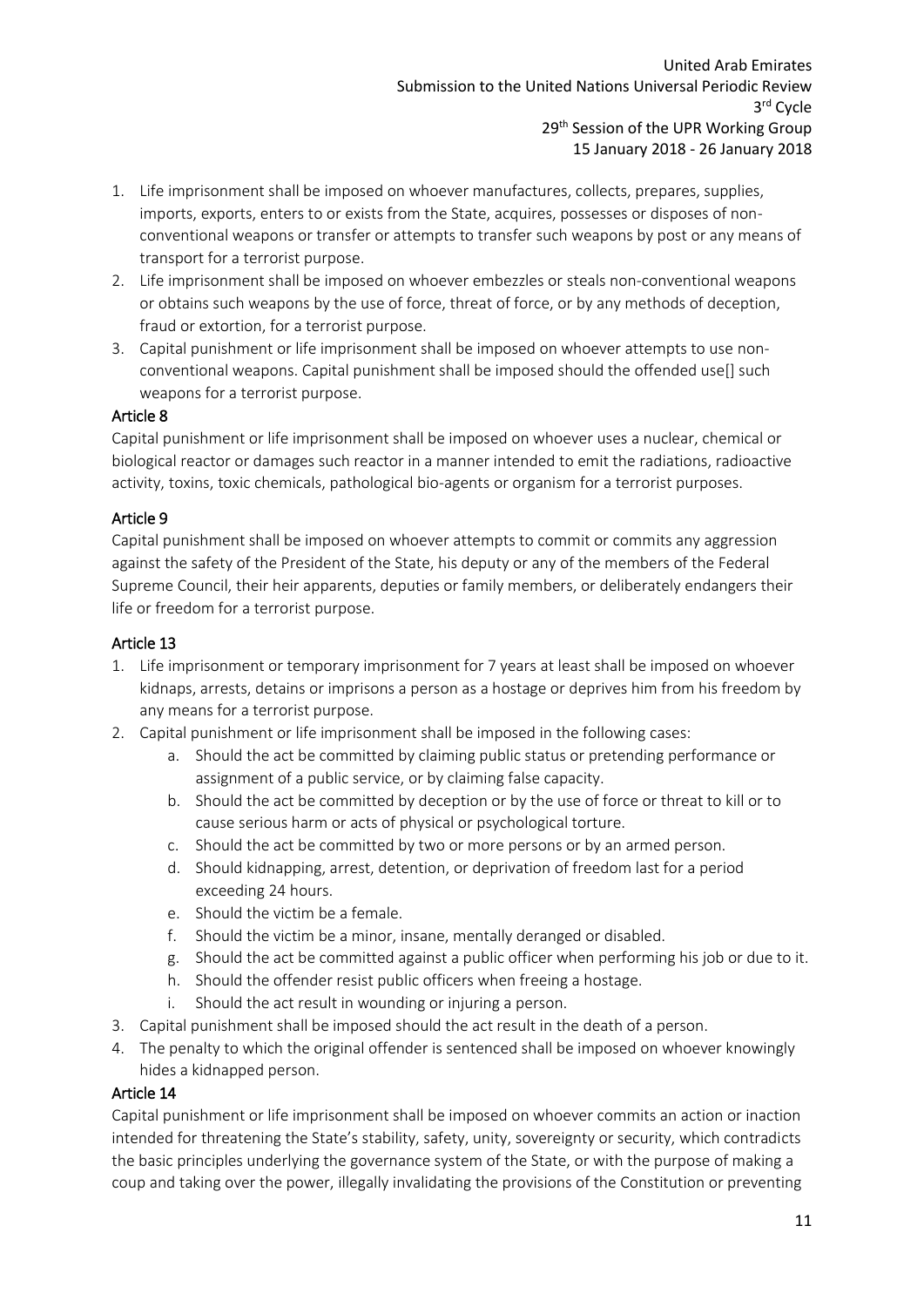one of the State's institutions or the public authorities from practicing their activities, or prejudicing the national unity or the social security.

# Article 16

- 1. Life or temporary imprisonment shall be imposed on whoever enters the premises of any diplomatic or consular mission or the premises of any international authority or organisation in the State or of foreign interests for the purpose of commission of a terrorist offence.
- 2. Life imprisonment shall be imposed should the act be committed by force or by resistance to the competent authorities or with the use of weapons, or should it be committed by more than a person.
- 3. Capital punishment shall be imposed should the act committed results in the death of a person.

## Article 17

- 1. Life or temporary imprisonment shall be imposed on whoever commits, for a terrorist purpose, any of the offences set forth in Paragraph 1 of each Articles 190, 290 and 297 or in Paragraphs 1 and 2 of Article 339, or in Articles 202, 301, 302, 337, 338 and 348 of the Penal Code.
- 2. Life imprisonment or temporary imprisonment for 5 years at least shall be imposed on whoever commits, for a terrorist purpose, any of the offences set forth in Paragraph 1 of Articles 189, 196 and 336, or in Paragraph 2 of Articles 190 and 193 of the Penal Code.
- 3. Life imprisonment or temporary imprisonment for 10 years at least shall be imposed on whoever commits, for a terrorist purpose, any of the offences set forth in Paragraph 1 of Article 193 or in Articles 296 and 304 of the Penal Code.
- 4. Capital punishment or life imprisonment shall be imposed on whoever commits, for a terrorist purpose, any of the offences set forth in Article 195 or in Paragraph 2 of each of Articles 196 and 290 as well as the offences set forth in Article 299 of the Penal Code.
- 5. Capital punishment shall be imposed on whoever commits, for a terrorist purpose, the offence set forth in Article 332 of the Penal Code.

## Article 18

Whoever threatens of the commission of a terrorist offence, under circumstances revealing the seriousness of the threat, shall be subject to the penalty prescribed to be imposed for the attempt of commission of the aforesaid offence.

## Article 19

Whoever plans or seeks the commission of a terrorist crime shall be subject to the penalty prescribed to be imposed for the attempt of commission of the offence planned or sought.

## Article 20

Whoever abets the commission if a terrorist offence shall be subject to the penalty prescribed to be imposed for the attempt of commission of the abetted offence, although the abetting had no effect.

## Chapter 2 Offences Related to Terrorist Organisations

## Article 21

1. Capital punishment or life imprisonment shall be imposed on whoever established, incorporates, organises, manages or undertakes to lead a terrorist organisation.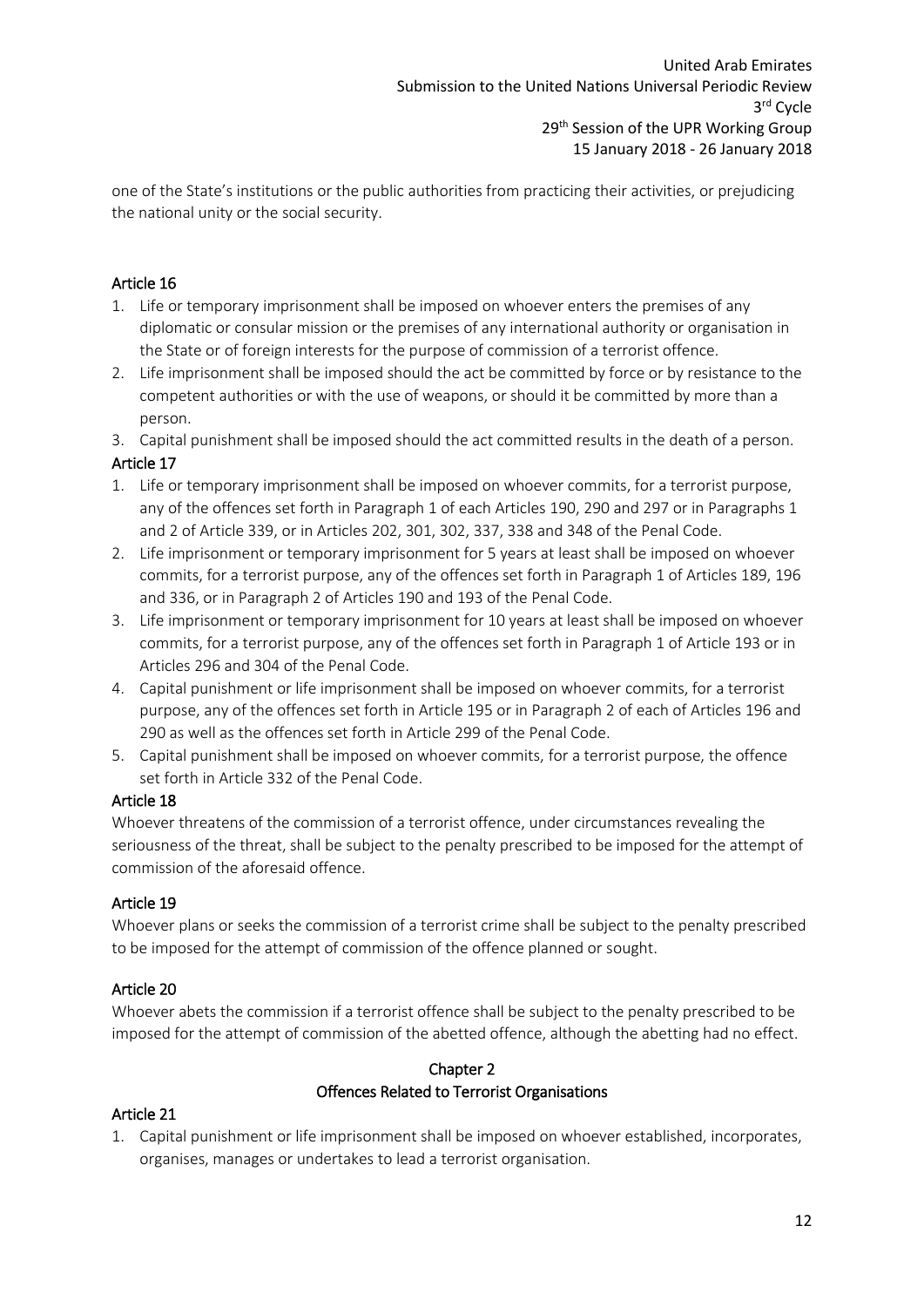- 2. The court shall rule shall rule the dissolution of the terrorist organisation and the closure of its premises.
- 3. The court shall rule the confiscation of seized weapons, properties and objects owned by the organisation, which are allocated thereto, or which were found in its premises. Moreover, the court shall rule the confiscation of every seized property that appears to be among the convict's properties should there be sufficient evidence or presumptions indicating that such properties actually constitute a resource allocated for disbursement for the terrorist organisation. Should it be impossible to seize any of the aforesaid properties, the court shall rule the imposition of a fine equal to their value, without prejudice to the rights of bona fide third parties.

## Article 22

- 1. Life imprisonment or temporary imprisonment shall be imposed on whoever seeks to join a terrorist organisation or participate in its activities in any way whatsoever although aware of its truth and purpose.
- 2. Capital punishment or life imprisonment shall be imposed on whoever joins a terrorist organisation or participates in its activities in any way whatsoever although aware of its truth or purpose.

## Article 23

- 1. Life imprisonment or temporary imprisonment for a period of no less than 10 years shall be imposed on whoever forces or imposes on someone to join, participate or remain in a terrorist organisation.
- 2. Capital punishment shall be imposed should the offender's act result in a person's death.

# Article 24

- 1. Capital punishment or life imprisonment shall be imposed on whoever establishes, incorporates or manages a centre for the purpose of training for terrorist offences.
- 2. The court shall rule the dissolution of the centre and the closure of its premises.

## Chapter 3

## Offences of Conspiracy to Commit Terrorist Acts

# Article 27

- 1. Life imprisonment shall be imposed on whoever seeks, for a foreign country, terrorist organisation, terrorist person or any of the persons who work on their behalf as well as those who communicate of them, to commit a terrorist offence.
- 2. Capital punishment shall be imposed should the sought or communicated offence be committed.

# Chapter 5 Terrorism-Supporting Offences

# Article 31

- 1. Life or imprisonment or temporary imprisonment for no less than 5 years shall be imposed on whoever cooperates with a terrorist organisation while aware of its truth and purpose.
- 2. Life imprisonment or temporary imprisonment for no less than three years shall be imposed on whoever assists a terrorist person on the achievement of his purpose although aware of his truth and purpose.
- 3. Capital punishment or life imprisonment shall be imposed should the perpetrator in the preceding two clauses be a member of the armed police or security forces or have previously followed military or security training.

## Article 32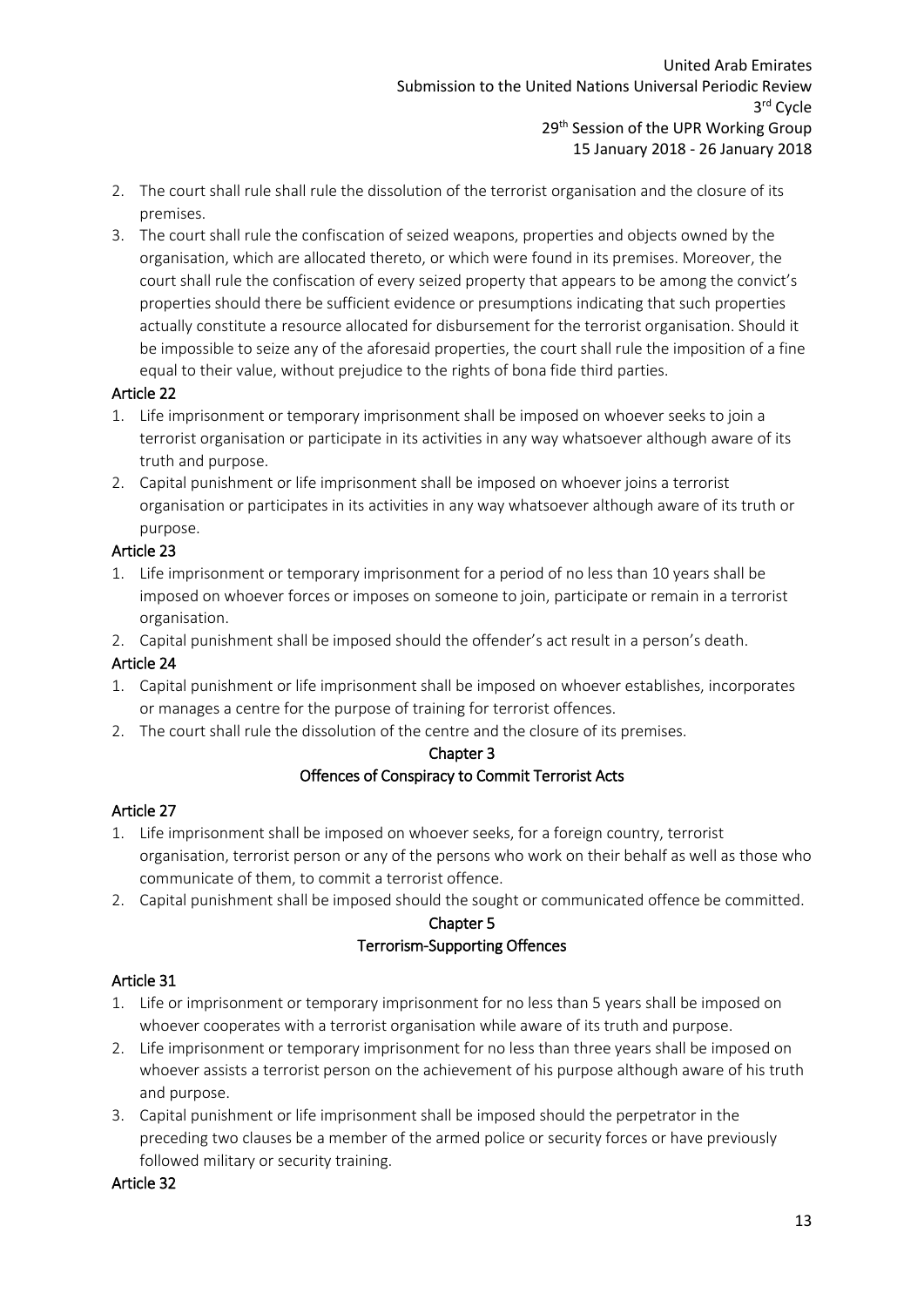- 1. Capital punishment or life imprisonment shall be imposed on whoever supplies a terrorist organisation or terrorist person with conventional or non-conventional weapons or other materials that endanger peoples' life and properties, although aware of the truth or the purpose of the organisation or the person.
- 2. Life imprisonment or temporary imprisonment for no less than 10 years shall be imposed on whoever supplies a terrorist organisation or terrorist person with equipment, valid or false documents, communication means or any materials, information, consultation, dwelling, habitation, place for meeting or any other facilities which help such organisation or person achieve the purpose thereof, although aware of their truth or purpose.
- 3. Life imprisonment or temporary imprisonment for no less than 10 years shall be imposed on whoever conceals, destroys, steals, or embezzles a paper or electronic document to prevent the detection or establishment of commission of a terrorist offence.

# Chapter 7 Terrorism-Related Offences

## Article 37

- 1. Life or temporary imprisonment shall be imposed on whoever commits any aggression against the persons in charge of the implementation of the provisions of the present Law upon the performance of their duty or due to it, or resists such persons by the use or threatening of force or violence.
- 2. Life imprisonment shall be imposed should the aggression or resistance result in a permanent disability or if the offender was armed or has kidnapped or detained any person in charge of the implementation of the provisions hereof or the spouse, ascendant, descendant or any relative or in-law, to the second degree, of such person.
- 3. Capital punishment shall be imposed should the aggression, resistance, kidnapping or detention result in a person's death.

## Chapter 8 Terrorist Offences Set Forth in Other Laws

## Article 39

Except for matters for which special provisions have been stipulated in the present law, the felonies and misdemeanors set forth in the Penal Code or any other law shall be deemed terrorist offences if committed for a terrorist purpose. The penalty shall be imposed as follows:

- 1. If the penalty originally prescribed for the offence is imprisonment, the maximum punishment shall be doubled.
- 2. If the penalty originally prescribed for the offence is temporary imprisonment for less than 15 years, the period of imprisonment reach this limit.
- 3. If the penalty originally prescribed for the offence is temporary imprisonment for the maximum limit, the period of imprisonment may either reach 20 years or be replaced by life imprisonment.
- 4. If the penalty originally prescribed for the offence is life imprisonment, capital punishment may be imposed.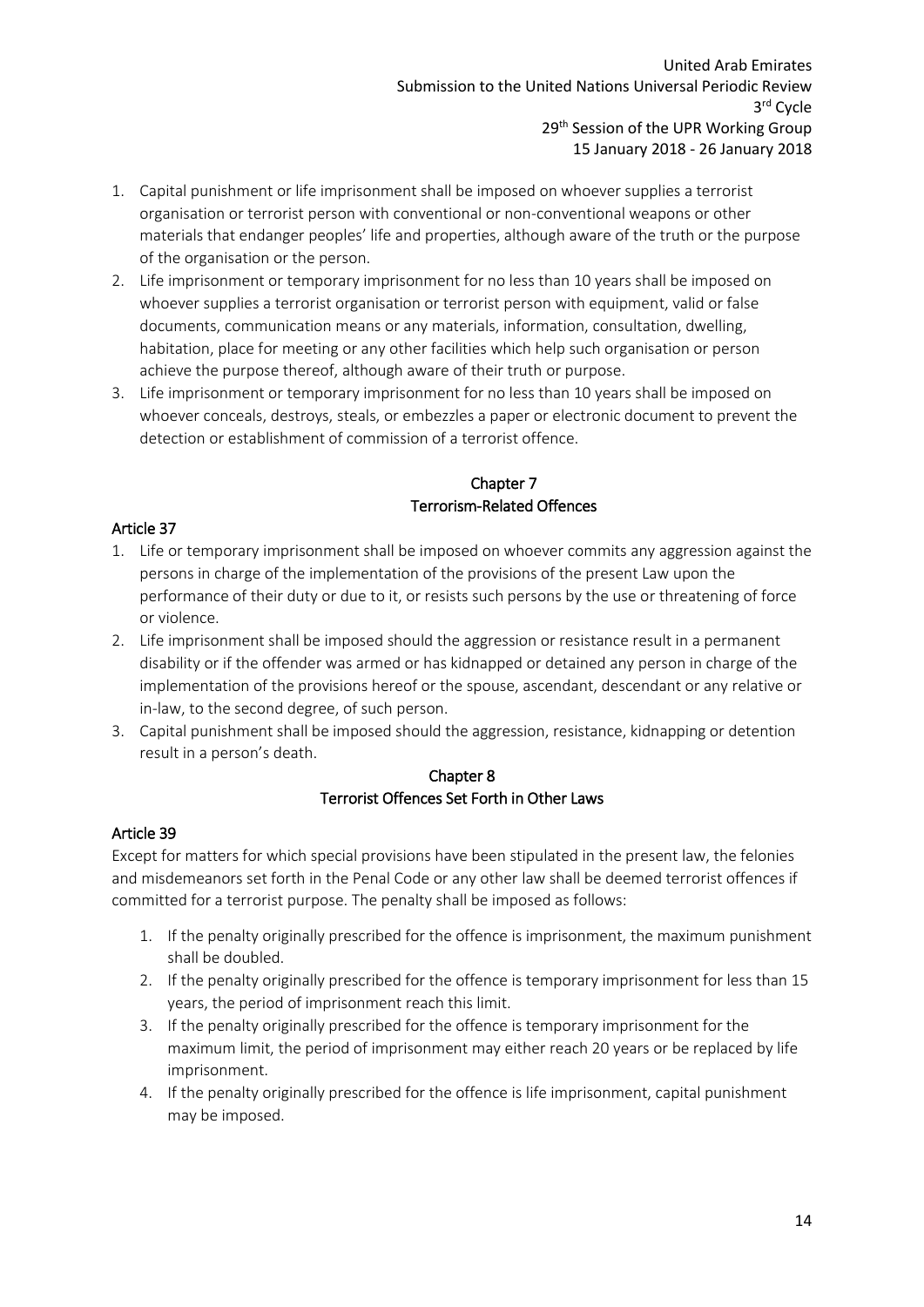United Arab Emirates Submission to the United Nations Universal Periodic Review 3 rd Cycle 29<sup>th</sup> Session of the UPR Working Group 15 January 2018 - 26 January 2018

<span id="page-15-0"></span>APPENDIX B – Mandatory life imprisonment offences under the Penal Code now carrying the death penalty if carried out with "terrorist intent" from Federal Law No. 3 of 1987

#### Article 154

A death penalty shall be inflicted upon any one who seeks to collaborate with a hostile foreign country or anyone who works for its interest, or communicates with any hostile side to assist in its war operations or to jeopardize the war operations of the State. Life imprisonment shall be inflicted upon any one who seeks to collaborate with a foreign country or anyone who works for its benefit, or who communicates with any of them to carry out hostile activities against the State.

#### Article 156

Life imprisonment shall be imposed upon any person who is entrusted to negotiate with a foreignn government or an international organization in relation to any of the State's affairs, and who then willfully conducts the negotiations against its interest.

#### Article 157

Whoever requests, accepts, or takes for himself or for another person, even through an intermediary, from a foreign country or from anyone who works for its benefit, a gift or advantage of any kind, or has been promised any such things with the intention to commit a harmful act to prejudice the national interest of the State, shall be punished by temporary imprisonment and a fine not less than ten thousand Dirhams and not exceeding what he has requested, accepted, taken or been promised. Life imprisonment and a fine not less than ten thousand Dirhams and not exceeding what he has requested, accepted, taken or what been promised shall be imposed upon the culprit if he is a public office holder or entrusted to perform a public service, or if the crime is committed during war time. The same penalty shall be imposed upon any one who gives promises or offers any of the aforesaid things with the intention to commit a harmful act against the national interest of the State, even if what he gives promises or offers is not accepted. The same penalty shall apply to any one who mediates in any of the aforesaid crimes. If the request, acceptance, promise, offer or mediation is in writing, the crime shall become fully perpetrated upon dispatching the letter.

#### Article 167

Whoever, during war time, willfully announces false or biased news, statements or rumors, or circulates inflammatory propaganda causing damage to the military preparations of the State's defense or to the military operations of the armed forces, or incites panic among people, or weakens the morale of the State, shall be imprisoned for a maximum of ten years. Temporary imprisonment shall be imposed, if the crime has been committed as a result of communication with a foreign country. And if the crime has been committed as a result of communication with a hostile state, life imprisonment shall be imposed.

#### Article 183

Life imprisonment shall be inflicted upon any one who, for a criminal purpose, assumes the command of a unit or division of an army, part of a fleet, a warship, aircraft, military post, port or town without instructions from the government, or without legal grounds. Whoever, in spite of an order issued to him from the government, remains in charge of a military command, and any commander of a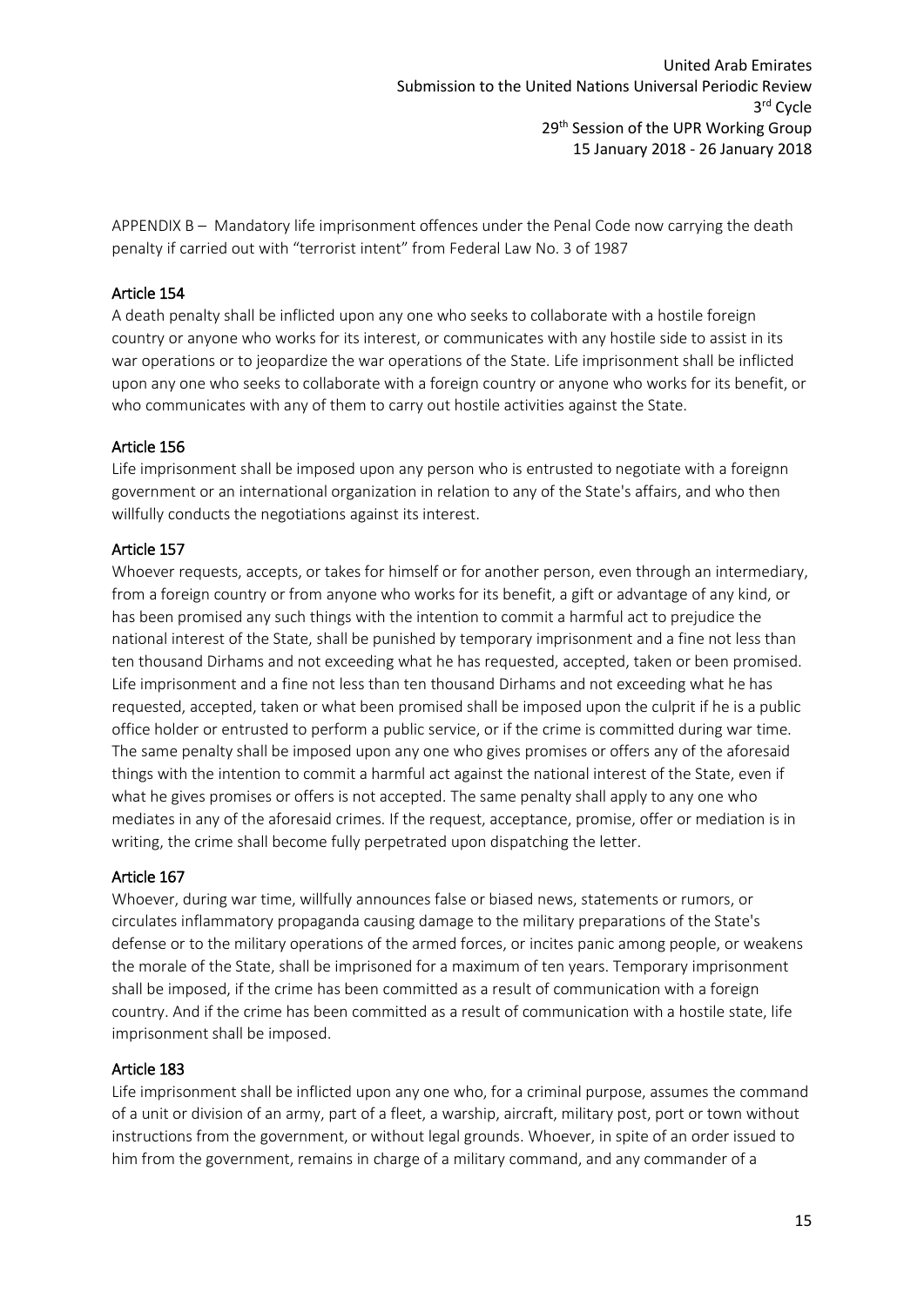military force who retains such a force after an order of the government has been issued to dissolve it, shall be punished by the same penalty.

## Article 206

If there results from the crimes provided for in the preceding two articles [counterfeiting currency; importing counterfeit currency] a drop in the price of the national currency or governmental securities, or if confidence in local or overseas markets is shaken, a sentence of life imprisonment shall be imposed.

## Article 288

Life imprisonment shall be imposed upon any one who assaults an airplane or ship with the intention of capturing it or capturing all or some of the goods carried on board, causing injury to one or more of the passengers on board, or with the intention of illegally changing its route. The same penalty shall apply if the act is committed by a person on board the airplane or ship. If a culprit returns the airplane or the ship to its legal pilot or to the person who is legally entitled to take possession thereof immediately after capturing it and no damage has been caused to it or to the goods carried on board, or injury to the persons on board, the penalty shall be punishment by imprisonment for a period not exceeding five years.

## Article 289

A term of imprisonment shall be imposed upon any one who willfully endangers in any manner whatsoever, the safety of a ship, airplane or any means of public transport. The crime shall be punishable by life imprisonment if the act results in a disaster to any of the aforesaid things.

## Article 308

Whoever sets fire causing death to a human being shall be punished by the death penalty in the cases provided for in Articles (304, 305), and by life imprisonment in the cases provided for in Articles (306, 307). [Fires to unoccupied areas or those not set aside as work, residence, or agricultural areas].

## Article 344

Whoever illegally kidnaps, arrests, detains or deprives a person of his freedom, whether by himself or through another by any means without lawful justification, shall be punished by term imprisonment; however, punishment shall be life imprisonment in the following cases:

- 1. If the act results from assuming a public capacity or pretending to be performing or in charge of a public service, or making false contact.
- 2. If the act is committed by trickery, by force, by threat of killing or serious injury, or by inflicting physical or psychological torture.
- 3. If the act is committed by two or more persons, or by an armed person.
- 4. If the period of kidnapping, arrest, detention or deprivation of freedom exceeds one month.
- 5. If the victim is a female, a minor, an insane individual or an imbecile.
- 6. If the purpose of the act is profit, revenge, rape of the victim, a violation of his or her honor, causing injury to him or to her, or forcing him to commit a crime.
- 7. If the act is perpetrated against a public office holder in the course of his duties or in pursuance thereof. If the act leads to death of the victim, punishment shall be the death penalty or life imprisonment. Punishment prescribed for the principal offender shall apply to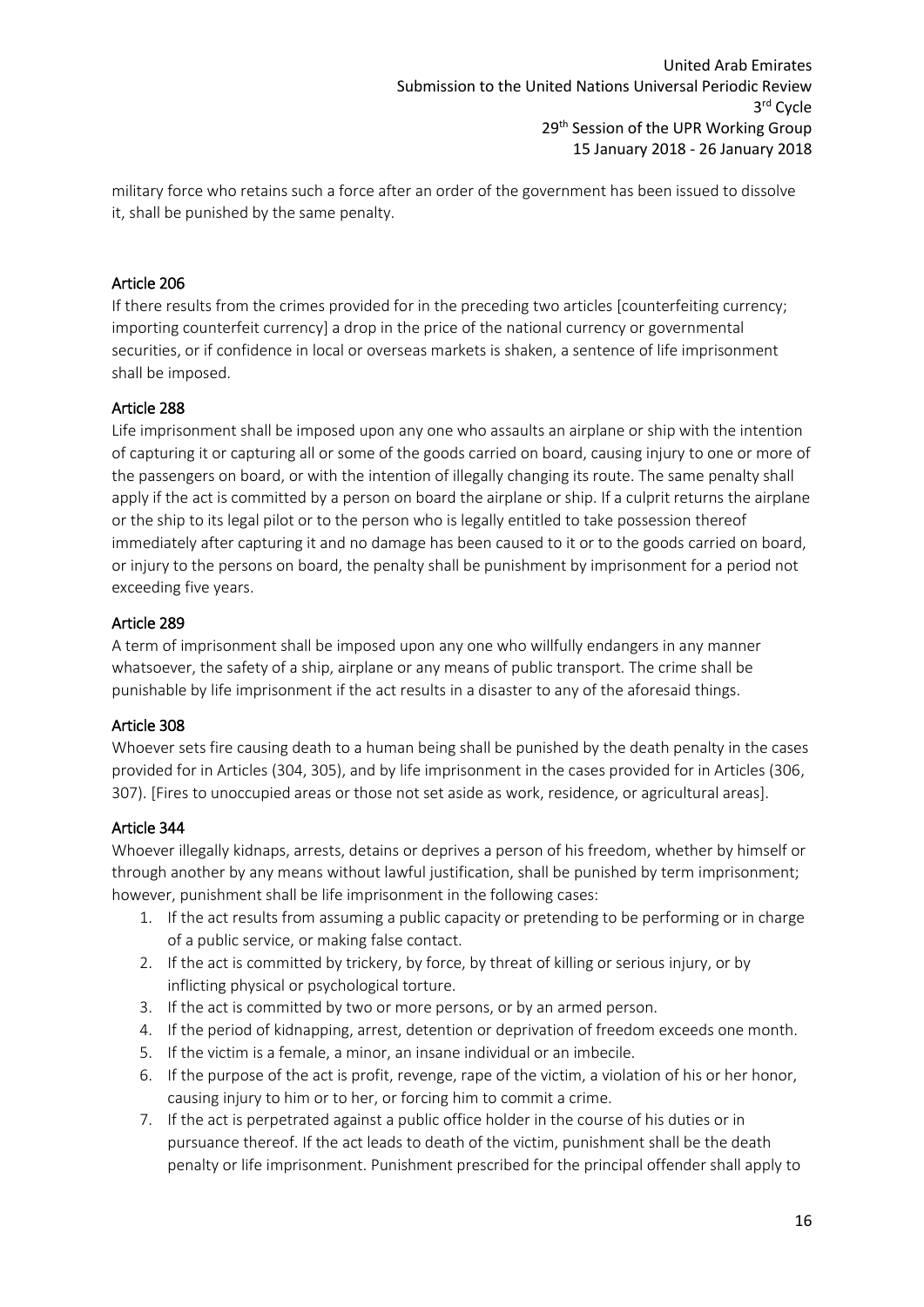any one who becomes an intermediary to any of the crimes indicated in this Article, as well as anyone who knowingly conceals a kidnapped person.

# Article (355)

Attempt to commit any of the crimes provided for in the preceding Article [providing for the death penalty in instances of intercourse by coercion] shall be punishable by life imprisonment.

## Article (383)

A penalty of life imprisonment shall apply to any one who commits a theft which satisfies the following conditions:

- 1. If it is committed at night.
- 2. If it is committed by two or more persons.
- 3. If any of the culprits is armed with a weapon.
- 4. If a culprit enters into an inhabited place or designated for habitation or into any of its annexes by climbing a wall or by breaking a door, by using duplicate keys, by cheating by personating, by pretending to carry out or to be in charge of a public service, or by any other illegal means.
- 5. If it is committed by coercion or by threat of using a weapon.

# Article (387)

Whoever steals arms or ammunition of the Armed Forces or Police shall be punished by term imprisonment. However, a penalty of life imprisonment shall be inflicted on the culprit if any of the conditions provided for in Article (384) is applicable. Punishment by detention for at least one year and at most five years shall apply if a theft is perpetrated upon the equipment or tools used or intended for use in telecommunications installed or licensed for installation by the Government for the public welfare.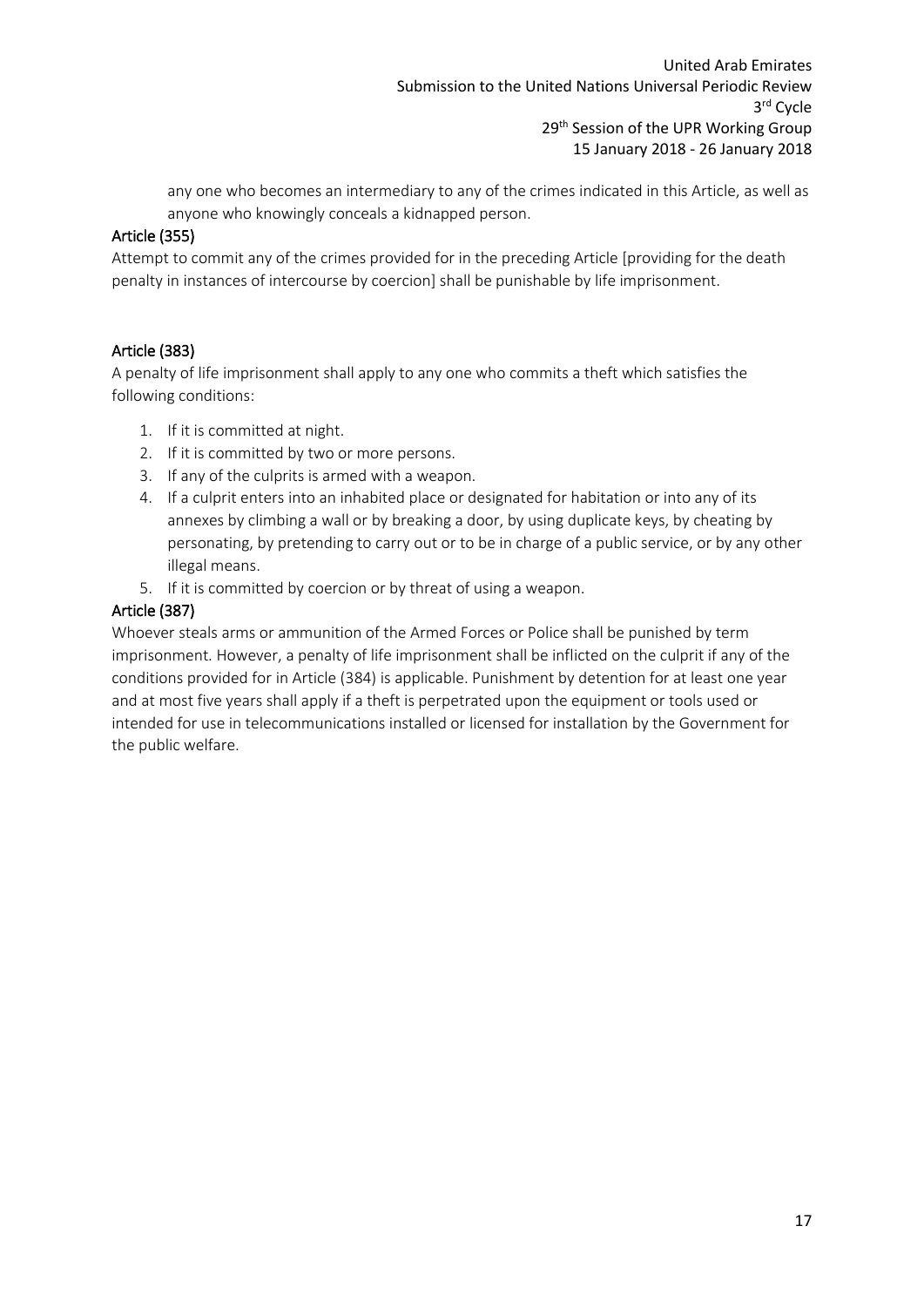<span id="page-18-0"></span>APPENDIX C – Drug offences that carry the death penalty and selected amended articles in Federal Law No. 14 On the Control of Narcotics and Psychotropic Substances Issued on 19/9/1995

Amendments Law No.8 of 2016 have not been translated or published on the UAE's government legislation portal. Reprieve provides a selected translation below.

## Article 6 (As amended by Federal Law no. 1 dated 29/01/2005)

The introduction, import, export, manufacture, extraction, separation, production, obtainment, acquisition and use narcotics and psychotropic substances set forth in schedules no. 1, 2, 4 and 5, as well as other activities and behaviors related thereto.

#### Article 35

The cultivation of plants referred to in schedule 4 (Section II) enclosed herewith shall be prohibited. Article 36

The introduction, import, export, obtainment, acquirement and use of plans mentioned in schedule no. 4 (Section II) enclosed herewith or any other plants producing narcotic or psychotropic substances, the seeds thereof as well as all activities and behaviors related thereto shall be prohibited.

## Article 48

Without prejudice to the provisions of Article 39 , the infringement of the provisions of Article 6 (paragraph 1 ), 35 and 36 shall be punishable by imprisonment for a period of ten year at least and 15 years at most, and by a fine amounting to fifty thousand Dirhams at least and two hundred thousand Dirhams at most. Should the crime be perpetrated for the purpose of trafficking or promotion, such crime shall be punishable by death penalty.

## Article 49

In cases other than those authorized in accordance with the provisions hereof:

- 1. Whoever introduces, imports, exports, manufactures, extracts or produces any narcotic or psychotropic substance provided for in schedules 3, 6, 7 and 8 enclosed herewith shall be sentenced to imprisonment for a period of seven years at least and ten years at most, and to a fine amounting to fifty thousand Dirhams at least and two hundred thousand Dirhams at most.
- 2. Whoever acquires or obtaines any of the said substances, or practices any other activity or behavior related thereto other than those referred to in clause 1, and without prejudice to the provision of article 40, shall be sentenced to imprisonment for a period of one year at least, and three years at most, and to a fine amounting to twenty thousand Dirhams at least and fifty thousand Dirhams at most.
- 3. Should any of the crimes referred to in the previous clauses occur with the intention of trafficking or promotion, the sentence shall be life imprisonment and a fine amounting to fifty thousand Dirhams at least and two hundred thousand Dirhams at most. In case of recidivism, the penalty shall be capital punishment.

## Article (45) bis (As amended by Federal Law No.8 of 2016)

1. Whoever puts any of the narcotic or psychotropic substances, stated in any of the tables attached to this law, in others' drink or food or makes them doping such substances without their knowledge of what they are, shall be sentenced to a period of not less than five years in prison.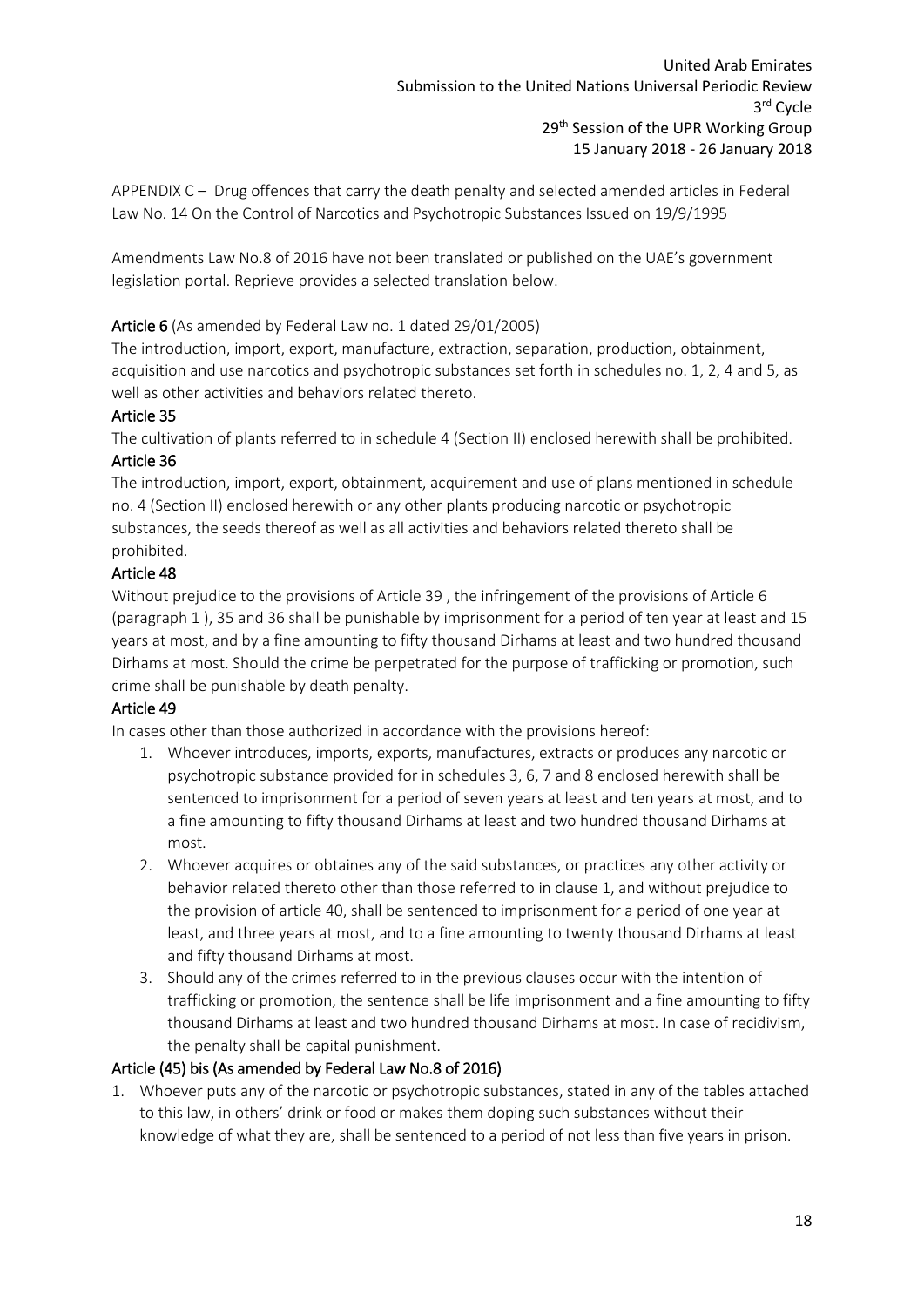- 2. The culprit shall be sentenced to a period not less than seven years in prison if the acts stated in the first paragraph of this article were done with the intention of committing a crime against the victim or making them addicted to such substances.
- 3. If the culprit committed a crime against the victim or caused them addiction to narcotic or psychotropic substances, they shall be sentenced to life imprisonment.
- 4. If the acts stated in the first paragraph of this article resulted in the death of the victim, the culprit shall be sentenced to death.
- 5. Any person who coerces another person to use narcotic or psychotropic substances shall be sentenced to life imprisonment.
- 6. Imprisonment shall apply to any person who deliberately transfers the narcotic or psychotropic substances stated in the tables attached to this law and results in the possession of such substances by others without their knowledge of what the substances are.

## Article (65) bis (3)

Federal courts located in the capital of the United Emirates shall have exclusive jurisdiction over crimes punishable per the provisions of Articles (48) and (49) of this Law when such crimes were committed with the intention of trafficking, in addition to the inextricably related crimes.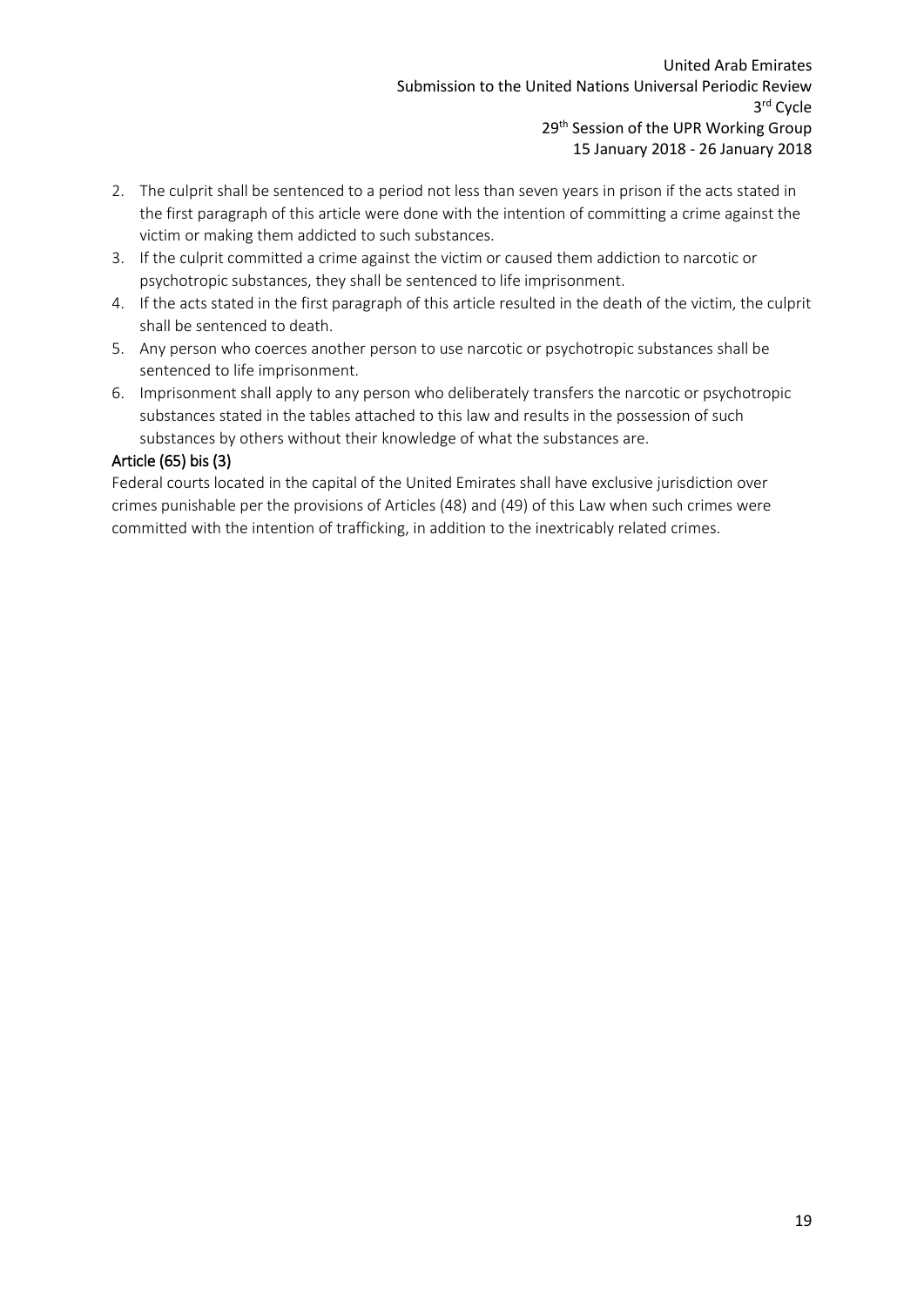<span id="page-20-0"></span>APPENDIX 4: Selected review of medical investigation carried out in the course of torture investigations in the UAE.

## Basic requirements for effective medical assessments

Medical experts must carry out their work in line with the code of ethics. Doctors conducting assessments while documenting torture and ill-treatment must be impartial and independent. According to the Istanbul Protocol, a medical report must contain detailed sections on each of the following points:

- 1. Relevant Case Information
- 2. Clinician's Qualifications
- 3. Statement Regarding Veracity of Testimony
- 4. Background Information
- 5. Allegations of Torture and Ill-treatment
- 6. Physical Symptoms and Disabilities
- 7. Physical Examination
- 8. Psychological History/Examination:
- 9. Photographs
- 10. Diagnostic Test Results
- 11. Consultations
- 12. Interpretation of Physical and Psychological Findings
- 13. Conclusions and Recommendations
- 14. Statement of Truthfulness (for judicial testimonies)
- 15. Statement of Restrictions on the Medical Evaluation/Investigation (for subjects in custody)
- 16. Clinician's Signature, Date, Place
- 17. Relevant Appendices

In all cases Reprieve is aware of in which investigations have been initiated by the UAE Prosecution Services, they have commissioned forensic doctors within this department. In all cases, the doctors selected have failed to comply with the clear majority of the 17 requirements for an Istanbul protocol medical report described above. In addition, none of the medical examinations were conducted promptly.

Of the 17 basic principles to be followed by medical professionals in conducting medical evaluations that comply with the UAE's obligations, only two were adhered to in every report. Three of the 17 principles were only adhered to in a very cursory manner, in no way meeting the basic requirements of the Istanbul Protocol. Two of the medical assessments resulted in findings of no torture, without providing an explanation as to why the doctor had reached that conclusion. The table below contains an analysis of which requirements have been complied with in four different cases: